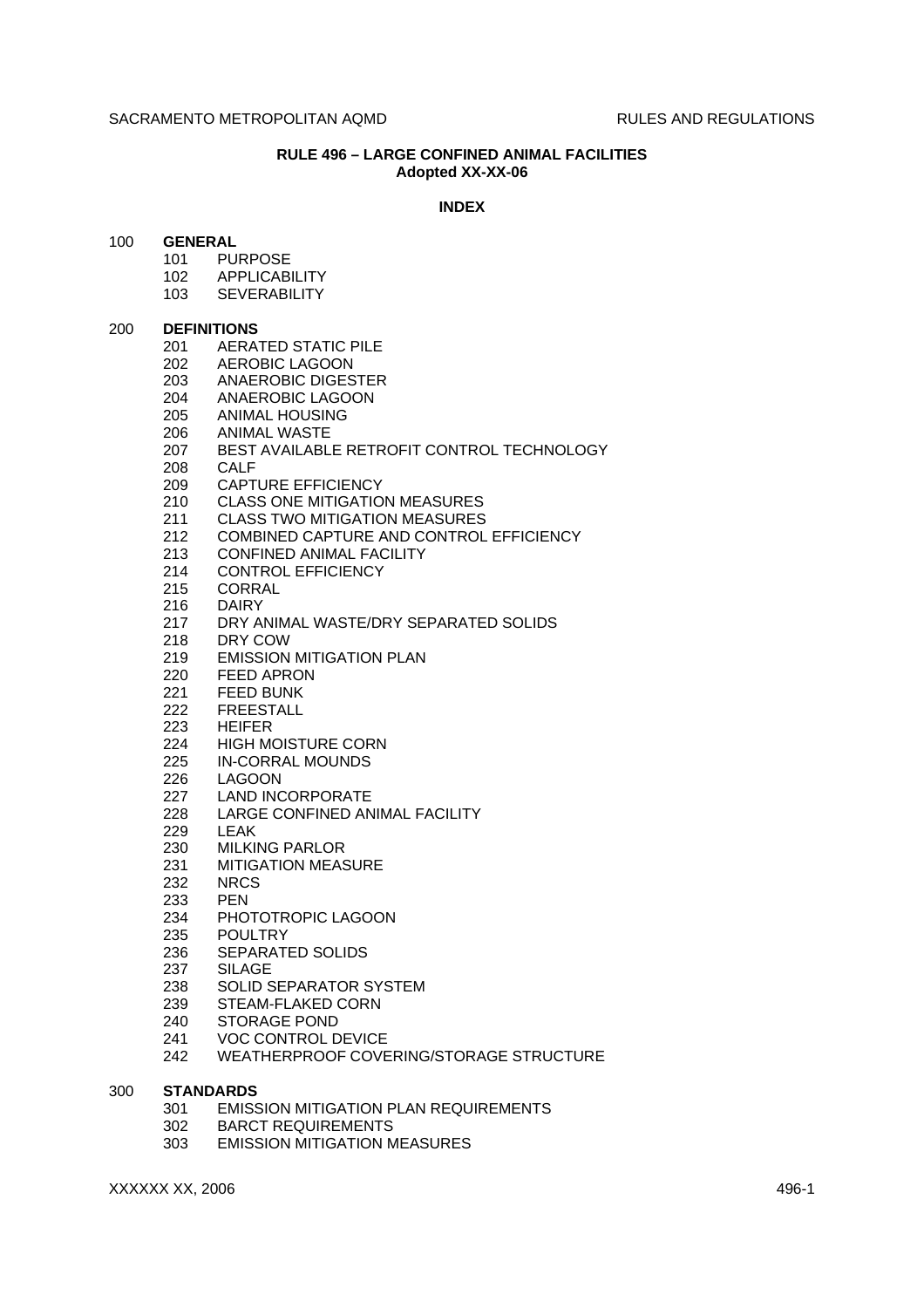- 304 ALTERNATIVE EMISSION MITIGATION PLAN<br>305 OPERATING AND DESIGN STANDARDS
- OPERATING AND DESIGN STANDARDS

# 400 **ADMINISTRATIVE REQUIREMENTS**

- 401 PERMIT APPLICATION
- 402 IMPLEMENTATION SCHEDULE<br>403 EMISSION MITIGATION PLAN U
- **EMISSION MITIGATION PLAN UPDATE**
- 404 CALCULATION FOR DETERMINING PERCENT OF ANIMAL WASTE OR SEPARATED SOLIDS BEING SENT TO AN ANAEROBIC DIGESTER

#### 500 **MONITORING AND RECORDS**

- 501 MONITORING AND RECORDKEEPING
- 502 TEST METHODS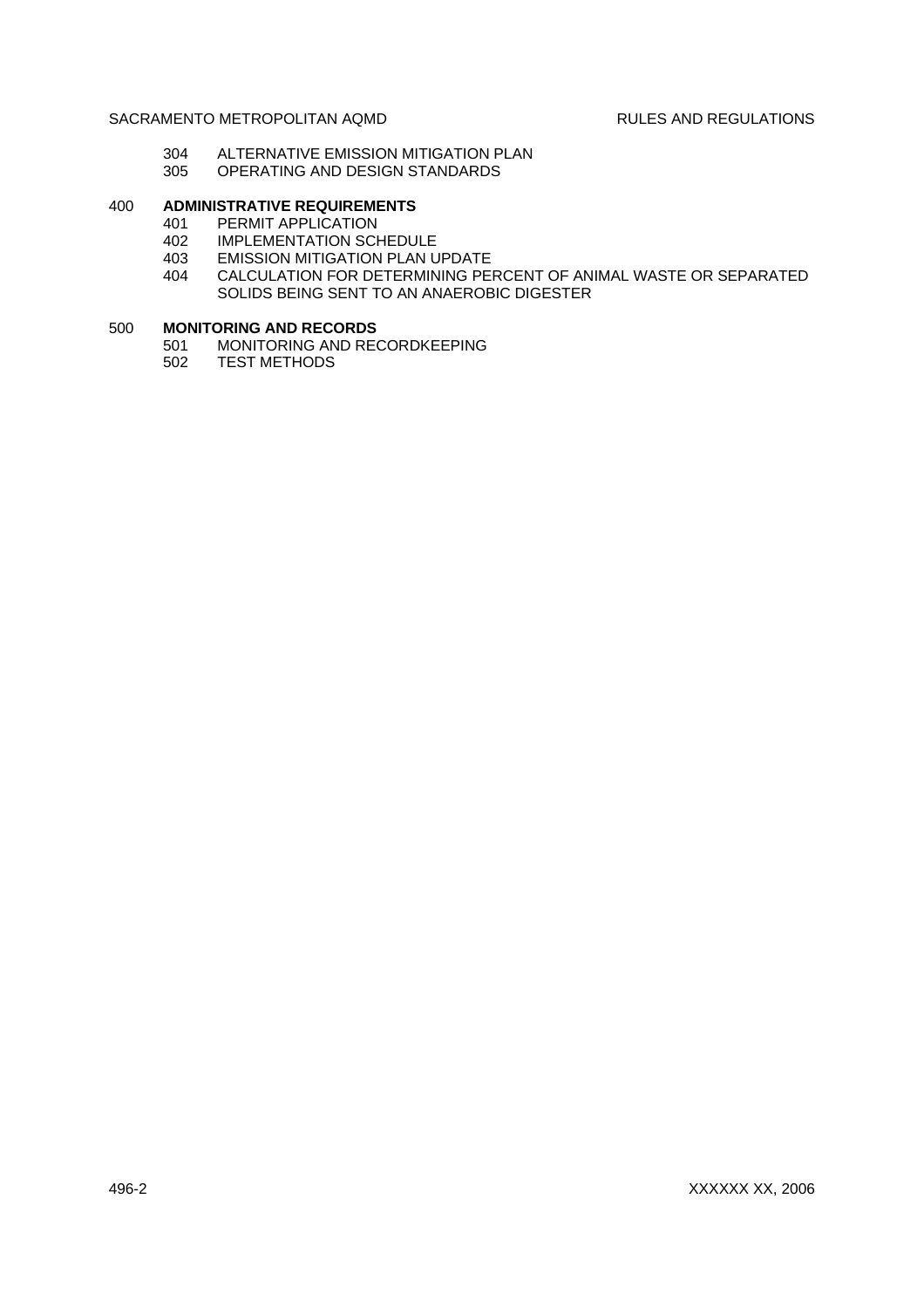#### **100 GENERAL**

- 101 **PURPOSE:** To limit volatile organic compound (VOC) emissions from large confined animal facilities.
- 102 **APPLICABILITY:** The requirements of this Rule shall apply to large confined animal facilities, as defined in Section 228, and feed suppliers as referenced in Section 303.2(a).
- 103 **SEVERABILITY:** If a court of competent jurisdiction issues an order that any provision of this rule is invalid, it is the intent of the Board of Directors of the District that other provisions of this rule remain in full force and affect to the extent allowed by law.
- **200 DEFINITIONS:** Unless otherwise defined below, the terms in this rule are defined in Rule 215, AGRICULTURAL PERMIT REQUIREMENTS AND NEW AGRICULTURAL PERMIT REVIEW.
	- 201 **AERATED STATIC PILE:** A system designed, constructed, maintained, and operated for decomposing organic material in which the material is placed on top of perforated plates or pipes that are connected to blowers that either push or pull air through the piles. The system shall operate under negative or positive pressure for not less than 90% of its blower operation cycle and the exhaust shall be vented to a VOC control device with an overall VOC capture and VOC control efficiency of at least 80%.
	- 202 **AEROBIC LAGOON:** A lagoon designed, constructed, maintained, and operated in accordance with the applicable standards for aerobic lagoons in the Natural Resource Conservation Service (NRCS) California Field Office Technical Guide Code 359 or other applicable standards approved by the Air Pollution Control Officer, California Air Resources Board, and U.S. Environmental Protection Agency.
	- 203 **ANAEROBIC DIGESTER:** A basin or tank designed, constructed, maintained, and operated for the anaerobic treatment of liquid or solid animal waste in accordance with the applicable standards for anaerobic digesters in the NRCS California Field Office Technical Guide Code 365 or 366 or other applicable standards approved by the Air Pollution Control Officer, California Air Resources Board, and U.S. Environmental Protection Agency.
	- 204 **ANAEROBIC LAGOON:** A lagoon designed, constructed, maintained, and operated in accordance with the applicable standards for anaerobic lagoons in the NRCS California Field Office Technical Guide Code 359 or other applicable standards approved by the Air Pollution Control Officer, California Air Resources Board, and U.S. Environmental Protection Agency.
	- 205 **ANIMAL HOUSING:** Any area, except milking parlors, where animals live or allowed to roam including, but not limited to, freestalls, corrals, drylots, pens, loafing barns, or open lots.
	- 206 **ANIMAL WASTE:** Any animal excretions and mixtures containing animal excretions, except for material meeting the definition of separated solids.
	- 207 **BEST AVAILABLE RETROFIT CONTROL TECHNOLOGY (BARCT):** Best Available Retrofit Control Technology, as defined in Section 40406 of the California Health and Safety Code, is "an emission limitation that is based on the maximum degree of reduction achievable, taking into account environmental, energy, and economic impacts by each class or category of source."
	- 208 **CALF:** A cow or bull younger than six months.
	- 209 **CAPTURE EFFICIENCY:** Expressed in percent, the capture efficiency is the ratio of the weight of the VOC entering the control device to the weight of VOC emitted from a piece or pieces of equipment, both measured simultaneously. Capture efficiency is calculated by the following equation: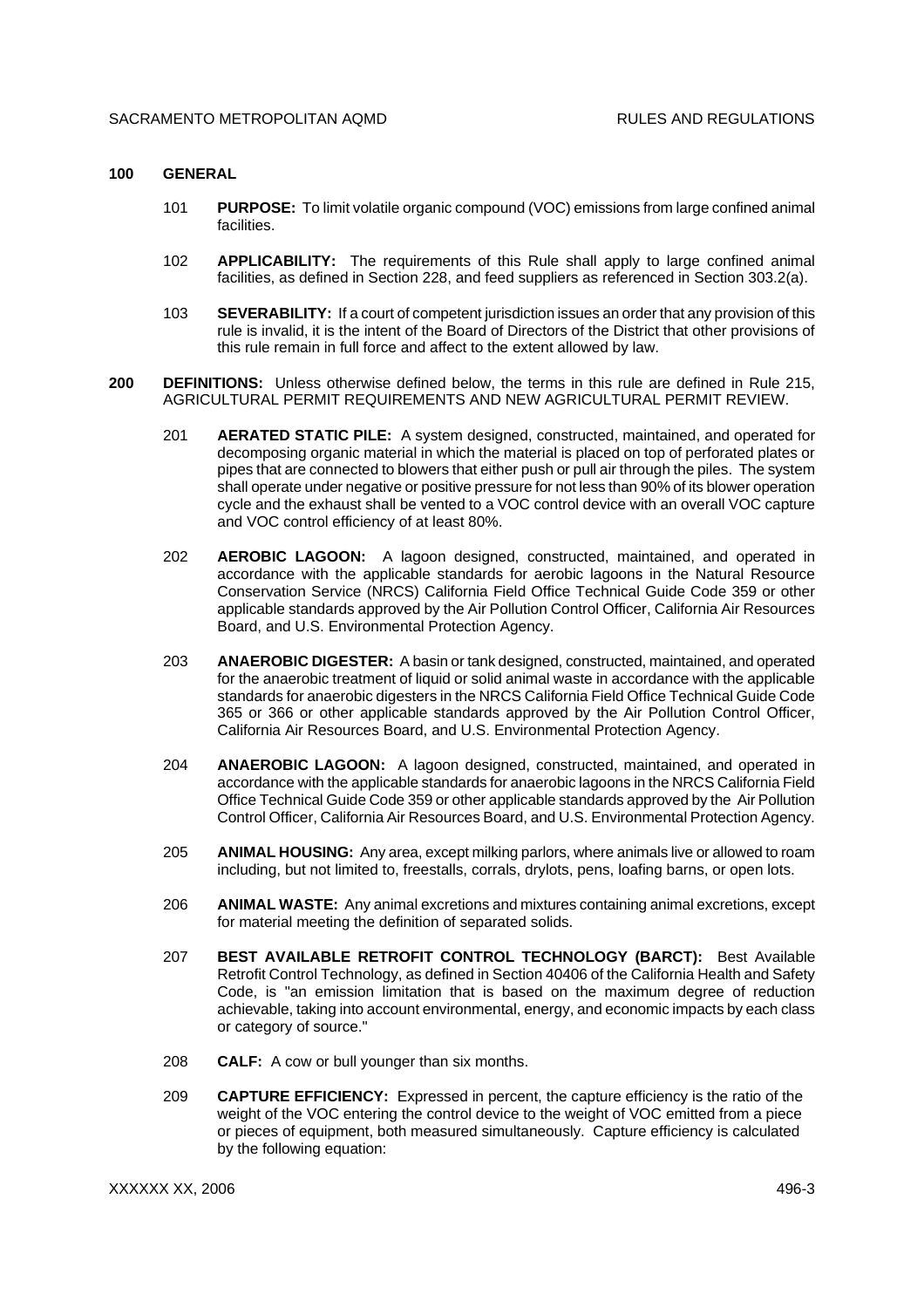$$
E_{cap} = \frac{W_c}{W_e}{\times}100
$$

| Where: $E_{\text{can}}$ |              | $\equiv$       | Capture efficiency, %                                   |
|-------------------------|--------------|----------------|---------------------------------------------------------|
|                         | W.           | <b>Section</b> | Weight of VOC entering the control device               |
|                         | $W_{\alpha}$ | $=$            | Weight of VOC emitted, uncontrolled, from the equipment |

- 210 **CLASS ONE MITIGATION MEASURES:** A mitigation measure or combination of measures for specific source category that, at the time of rule adoption, are considered to be BARCT for VOC.
- 211 **CLASS TWO MITIGATION MEASURES:** A mitigation measure or combination of measures for the specific source category that achieve VOC reductions equal to or greater than those achieved by Class One Mitigation Measures, but are considered beyond the BARCT standards for existing facilities after taking into account environmental, energy, economic, legal, social, and technological factors. These measures are considered to be between BARCT (the standard for existing facilities) and Best Available Control Technology (BACT) or equivalent to BACT.
- 212 **COMBINED CAPTURE AND CONTROL EFFICIENCY:** Expressed in percent, the combined capture and control efficiency is the ratio of the weight of the VOC captured and removed by the control device to the weight of VOC emitted from a piece or pieces of equipment. The combined capture and control efficiency is calculated by the following equation:

$$
E_{comb} = \frac{E_{cap} \times E_{ctrl}}{100}
$$

| Where: $E_{comb}$ |                   | $=$ | Combined capture and control efficiency, % |
|-------------------|-------------------|-----|--------------------------------------------|
|                   | $E_{cap}$         | $=$ | Capture efficiency, %                      |
|                   | $E_{\text{ctrl}}$ | $=$ | Control efficiency, %                      |

- 213 **CONFINED ANIMAL FACILITY (CAF):** An agricultural stationary source where domesticated animals, including but not limited to, cattle, calves, horses, sheep, goats, swine, rabbits, chickens, turkeys, or ducks are corralled, penned, or otherwise caused to remain in restricted areas for commercial agricultural purposes and feeding is by means other than grazing.
- 214 **CONTROL EFFICIENCY:** Expressed in percent, the control efficiency is the ratio of the weight of the VOC removed by the control device to the weight of VOC entering the control device, both measured simultaneously. Control efficiency is calculated by the following equation:

$$
E_{ctrl} = \frac{W_c - W_a}{W_c} \times 100
$$

Where:  $E_{\text{ctrl}} =$  Control efficiency, %<br>  $W_a =$  Weight of VOC disch  $W_a$  = Weight of VOC discharged from the control device<br> $W_c$  = Weight of VOC entering the control device Weight of VOC entering the control device

215 **CORRAL:** An area where animals are confined without separate stalls in which the animals may rest, including, but not limited to, drylots, pens, loafing barns, and open lots.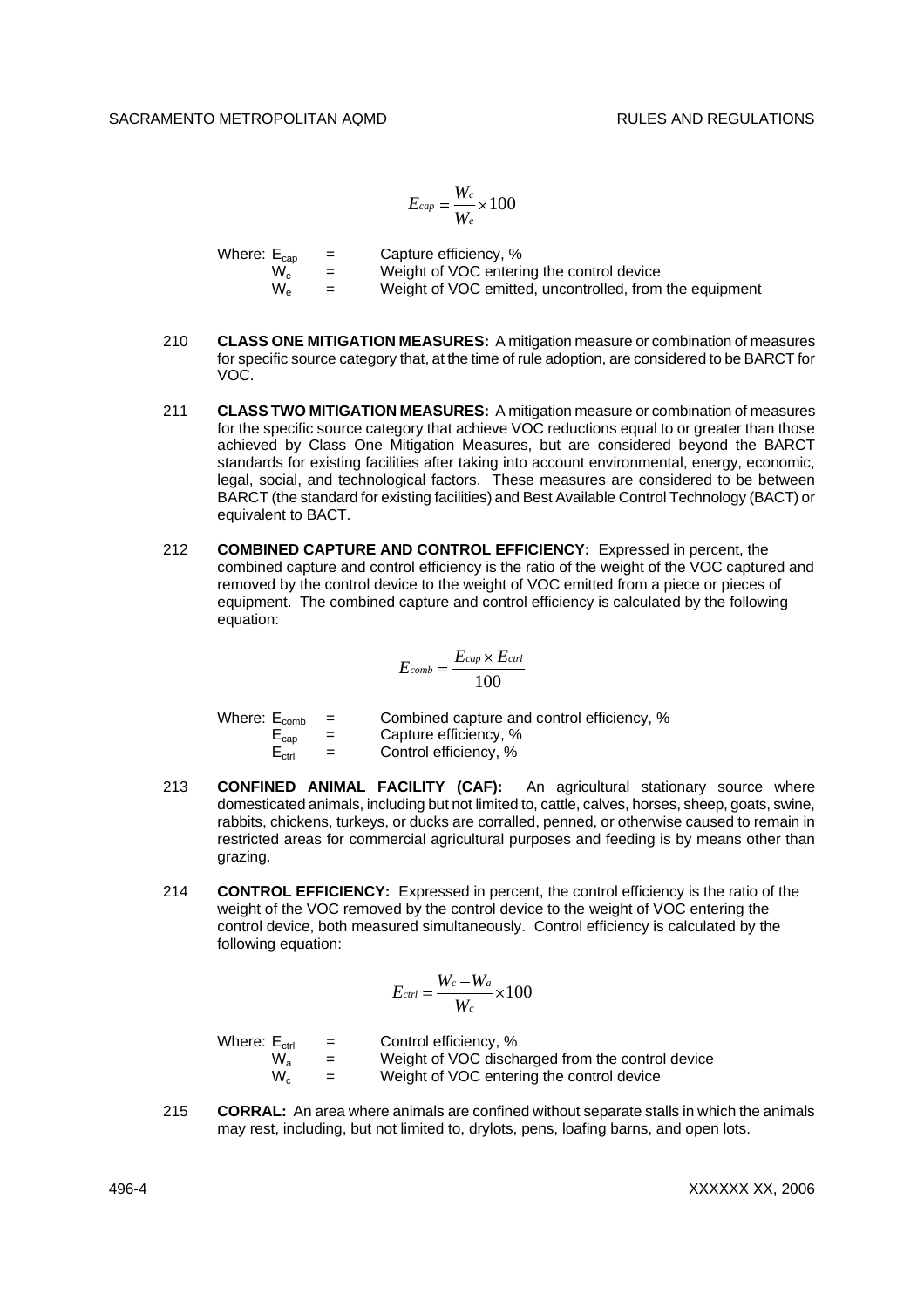- 216 **DAIRY:** A CAF that is primarily concerned with the production of milk, butter, or cheese for commercial purposes.
- 217 **DRY ANIMAL WASTE/DRY SEPARATED SOLIDS:** Animal waste with less than 50% moisture by weight.
- 218 **DRY COW:** A dairy cow who already given birth to its first calf but is not producing milk.
- 219 **EMISSION MITIGATION PLAN:** A plan that outlines the activities or procedures for reducing air pollutants normally emitted from a CAF.
- 220 **FEED APRON:** The area where the animals stand to consume feed in non-poultry operations.
- 221 **FEED BUNK:** The area where feed is placed for the animals to eat.
- 222 **FREESTALL:** A structure for housing animals in which the animals are contained in large pens under a roof and have free access to feed bunks, waterers, and stalls for resting.
- 223 **HEIFER:** A young dairy cow that is six months or older but has not given birth to its first calf.
- 224 **HIGH MOISTURE CORN:** Corn harvested wet with a kernel moisture content of 24 to 33%.
- 225 **IN-CORRAL MOUNDS:** Mounds of animal waste and/or soil which are constructed, designed, maintained, and operated to allow animals to have a dry area to lay and rest during the wet season.
- 226 **LAGOON:** A basin designed, constructed, maintained, and operated to store and treat animal waste. This does not include basins primarily used to collect runoff and storm water.
- 227 **LAND INCORPORATE:** Use of a method, such as tilling, injecting, or plowing, that covers animal waste with soil.
- 228 **LARGE CONFINED ANIMAL FACILITY:** Any confined animal facility that maintains on any one day any one or more of the following:
	- 228.1 1,000 or more milk-producing dairy cows;
	- 228.2 3,500 or more beef cattle;
	- 228.3 7,500 or more calves, heifers, or other cattle;
	- 228.4 100,000 or more turkeys;
	- 228.5 650,000 or more chickens other than laying hens;
	- 228.6 650,000 or more laying hens;
	- 228.7 3,000 or more swine;
	- 228.8 15,000 or more sheep, lambs, or goats;
	- 228.9 2,500 or more horses;
	- 228.10 650,000 or more ducks;
	- 228.11 30,000 or more rabbits or other animals
- 229 **LEAK:** A liquid drip greater than 3 drops per minute, visible mist, or liquid flow.
- 230 **MILKING PARLOR:** A structure specifically used for milking dairy cows.
- 231 **MITIGATION MEASURE:** An activity, practice, or technology that reduces air pollutants normally emitted from a CAF.
- 232 **NRCS:** The National Resources Conservation Service operated under the United States Department of Agriculture.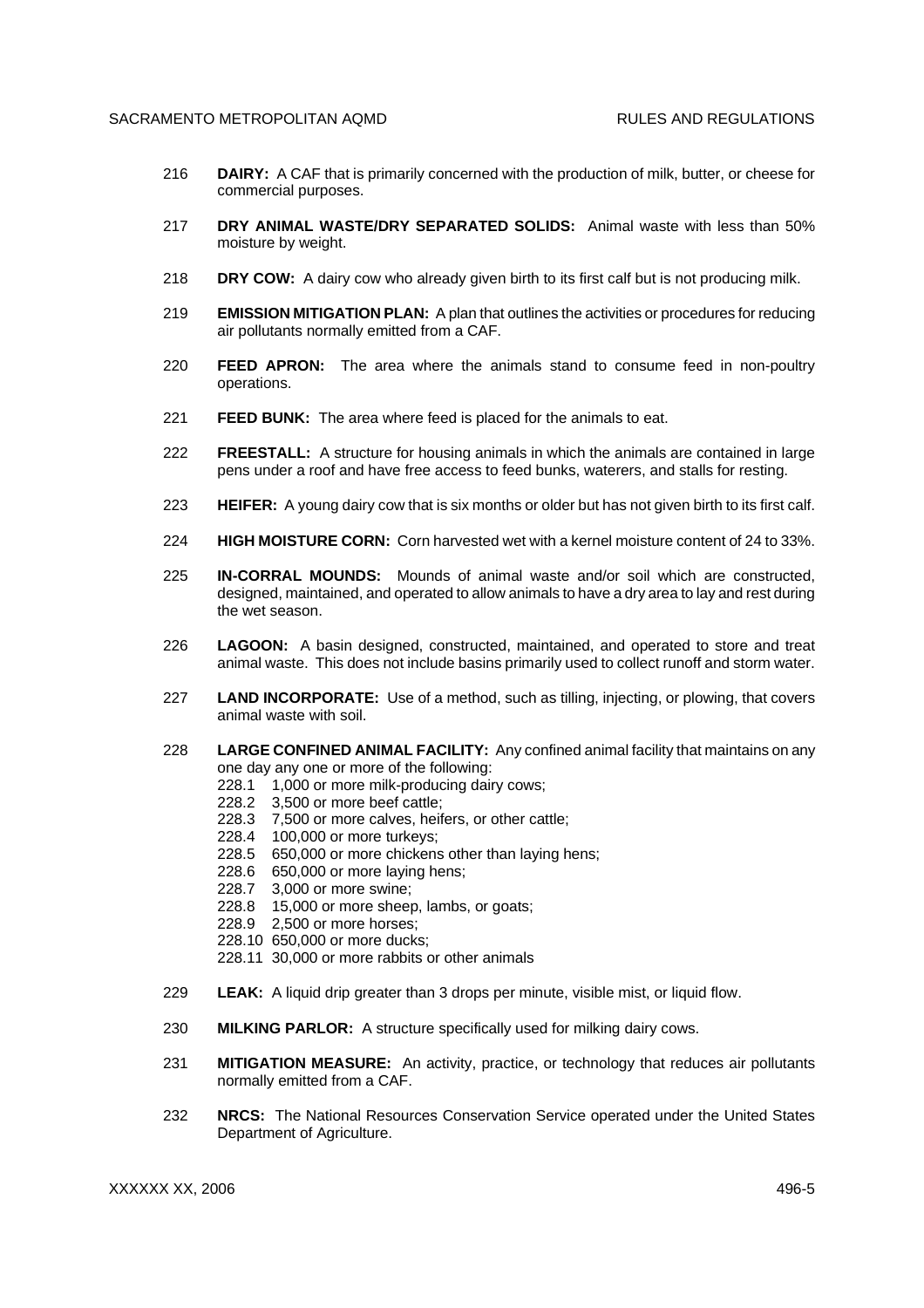- 233 **PEN:** An area where animals are confined without separate stalls in which the animals may rest.
- 234 **PHOTOTROPIC LAGOON:** A lagoon where at least 10% of the bacteria in the lagoon are photosynthetic bacteria; the bacteriochlorophyll *a* concentration is above 1081  $\mu$ g/L; or that is designed, constructed, maintained, and operated according the most recent NRCS guidelines or to other standards approved by the Air Pollution Control Officer, California Air Resources Board, and U.S. Environmental Protection Agency.
- 235 **POULTRY:** Any domesticated birds kept or raised for eggs or meat.
- 236 **SEPARATED SOLIDS:** Solids removed from animal waste by a solid separator system.
- 237 **SILAGE:** Food for livestock processed through acid fermentation.
- 238 **SOLID SEPARATOR SYSTEM:** A system for separating solid animal waste from liquid animal waste products that is designed, constructed, operated, and maintained in accordance with the NRCS California Field Office Technical Guide Code 632 or other applicable standards approved by the Air Pollution Control Officer, California Air Resources Board, and U.S. Environmental Protection Agency. Solid separator systems may include, but are not limited to, flat belt separators, roller press separators, vibrating screen separators, stationary inclined screen separators, and settling basins.
- 239 **STEAM-FLAKED CORN:** Corn grain that has been cooked with steam and flaked by rollers.
- 240 **STORAGE POND:** A basin constructed, maintained, and operated to store animal waste after it has been treated or processed in a lagoon.
- 241 **VOC CONTROL DEVICE:** A device, into which captured air is vented, that reduces the VOC content in the air prior to the air being released into the atmosphere.
- 242 **WEATHERPROOF COVERING/STORAGE STRUCTURE:** A covering, such as a building or tarp, constructed, installed, maintained, and operated such that the material inside or underneath the covering is not moved or moistened by weather conditions outside of the covering including, but not limited to, wind and rain. The covering shall be maintained according to manufacturer recommendations and adhere to applicable standards in NRCS California Field Office Technical Guide Code 313 or other applicable standards approved by the Air Pollution Control Officer, California Air Resources Board, and U.S. Environmental Protection Agency.

#### **300 STANDARDS**

- 301 **EMISSION MITIGATION PLAN REQUIREMENTS:** Any owner/operator of a large CAF shall implement an emission mitigation plan in accordance with the requirements set forth in Section 302, 303, and 304. The emission mitigation plan shall apply to all animals in numbers equal to or exceeding the thresholds in Section 228, and their associated support stock, livestock feed, animal waste, or animal waste management at the large CAF.
- 302 **BARCT REQUIREMENTS:** The emission mitigation plan shall include measures that meet the requirements of BARCT for VOC emissions. For the initial emission mitigation plan, BARCT shall be achieved through the requirements and mitigation measures set forth in Section 303.

## 303 **EMISSION MITIGATION MEASURES:**

303.1 **DAIRIES:** Dairies shall include the following emission mitigation measures, as required in Sections (a) through (h), in the emission mitigation plan: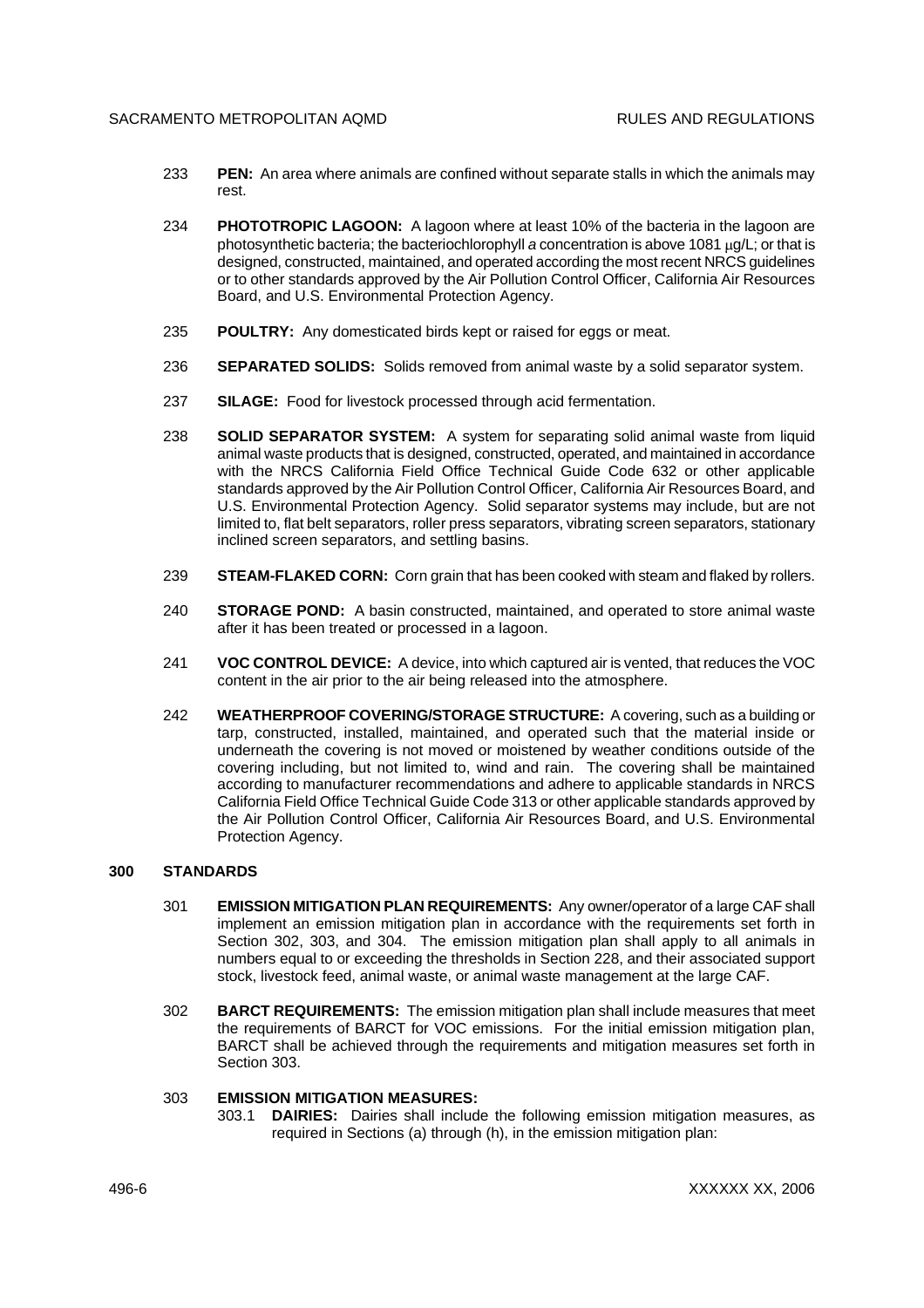- a. The owner/operator shall incorporate at least four of the following feed mitigation measures. Measures 1 through 7 are classified as class one mitigation measures.
	- 1. Feed according to National Research Council guidelines specified in "Nutrient Requirements of Dairy Cattle: Seventh Revised Edition, 2001," or a more recent edition.
	- 2. Feed animals high moisture corn or steam-flaked corn and not feed animals dry rolled corn.
	- 3. At least once every 14 days, remove feed from the area where animals stand to eat feed.
	- 4. At least once every 14 days, remove spilled feed from the area where equipment travels to place feed in the feed bunks.
	- 5. Remove uneaten wet feed from feed bunks within 24 hours of feed becoming wet due to rain.
	- 6. Feed or dispose of rations within 48 hours of grinding or mixing rations.
	- 7. Store grain in a weatherproof storage structure from October through May.
- b. The owner/operator shall incorporate at least one of the following silage mitigation measures. Measures 1 and 2 are classified as class one mitigation measures and measure 3 is classified as a class two mitigation measure.
	- 1. Cover the horizontal surface of silage piles, except for the area where feed is being removed from the silage pile.
	- 2. Collect leachate from silage piles and send it to a waste treatment system such as a lagoon at least once every 24 hours.
	- 3. Choose one of the following measures:
		- a) Enclose silage in a bag and vent to a VOC control device with a combined VOC capture and VOC control efficiency of at least 80%, or
		- b) Enclose silage in a weatherproof structure and vent to a VOC control device with a combined VOC capture and VOC control efficiency of at least 80%, or
		- c) Eliminate silage from animal diet.
- c. The owner/operator shall incorporate at least one of the following mitigation measures to implement in each milking parlor. Measure 1 is classified as a class one mitigation measure and measure 2 is classified as a class two mitigation measure.
	- 1. Flush or hose milking parlor immediately prior to, immediately after, or during each milking.
	- 2. Enclose and vent the milk parlor to a VOC control device with an overall VOC capture and VOC control efficiency of at least 80% when animals are in the parlor.
- d. The owner/operator of a dairy which houses animals in freestalls shall incorporate at least two of the following mitigation measures in each freestall. Measures 1 through 8 are classified as class one mitigation measures and measure 9 is classified as a class two mitigation measure.
	- 1. Vacuum or scrape freestall flush lanes immediately prior to, immediately after, or during each milking.
	- 2. Inspect water pipes and troughs and repair leaks at least once every day.
	- 3. Use non-manure-based bedding for at least 90% of the bedding material, by weight, for freestalls (e.g. rubber mats, almond hulls, sand, or waterbeds).
	- 4. Remove animal waste that is not dry from individual cow freestall beds at least once every 14 days.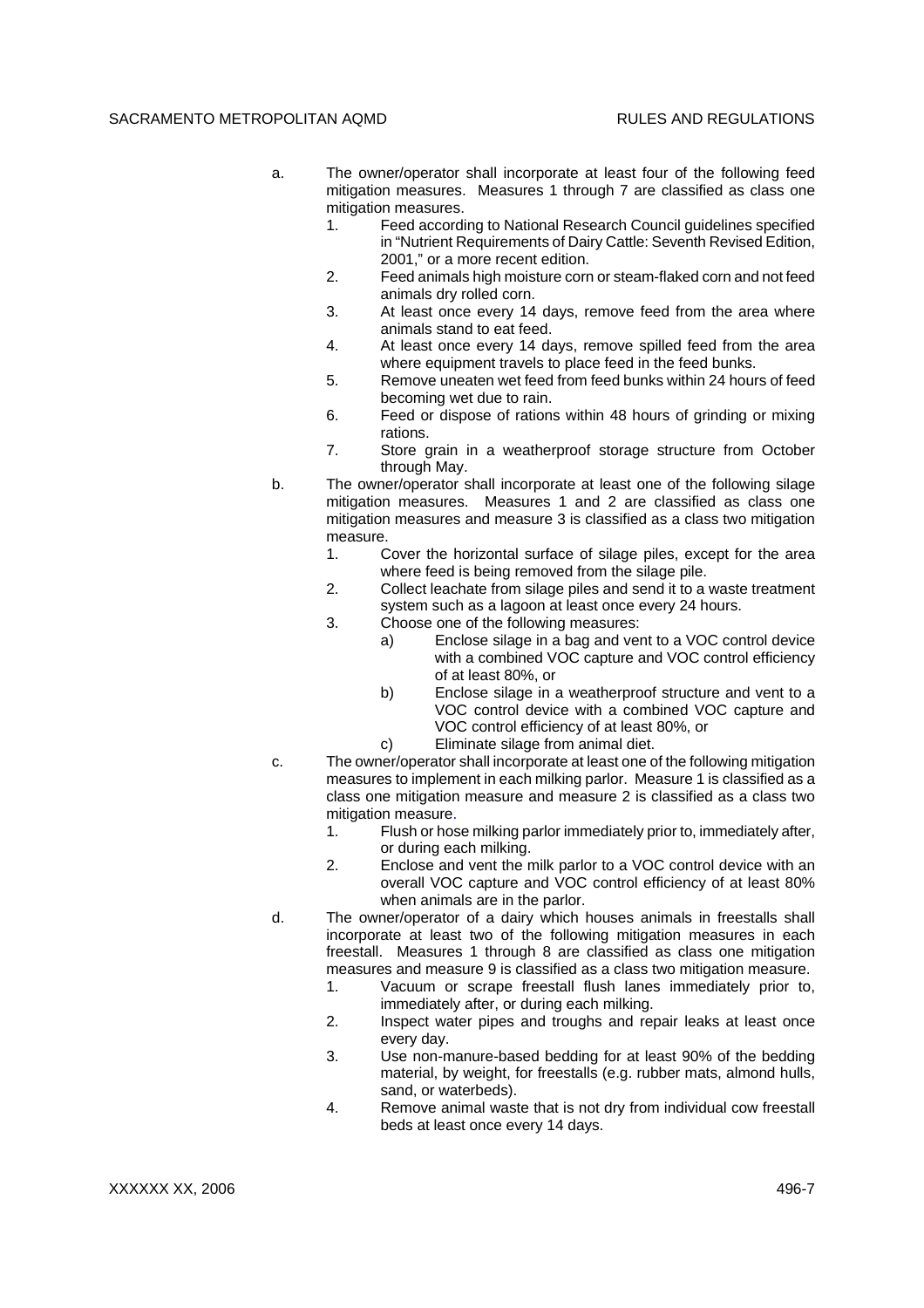- 5. Rake, harrow, scrape, or grade bedding in freestalls at least once every 14 days.
- 6. Use a dry animal waste handling system, such as scraping, instead of a liquid animal waste handling system such as a flush system.
- 7. Have no animals in corrals at any time.
- 8. Flush freestalls more frequently than the milking schedule.
- 9. Vacuum animal waste instead of flushing or scraping and apply animal waste directly to land either through injection or incorporation within 72 hours of removal from animal housing or vacuum truck.
- e. The owner/operator of a dairy which houses animals in corrals shall incorporate at least six of the following mitigation measures in each corral where animals have been housed in the last thirty days. Measures 1 through 10 are classified as class one mitigation measures and measures 11 and 12 are classified as class two mitigation measures.
	- 1. Choose one of the following measures:
		- a) Clean animal waste from corrals at least four times per year with at least 60 days between cleanings, or
		- b) Clean corrals at least once between April and July and at least once between October and December, or
		- c) Clean concrete areas such that the depth of animal waste does not exceed twelve inches at any point or time, except for in-corral mounding.
	- 2. Manage corrals such that the animal waste depth in the corral does not exceed twelve inches at any point or time, except for in-corral mounding.
	- 3. Knock down fence line animal waste build-up prior to it exceeding a height of twelve inches at any point or time.
	- 4. Scrape or flush feed aprons in corrals at least once every seven days.
	- 5. Slope the surface of the corrals at least 3% where the available space for each animal is 400 square feet or less. Slope the surface of the corrals at least 1.5% where the available space for each animal is more than 400 square feet per animal.
	- 6. Choose one of the following measures:
		- a) Maintain corrals to ensure drainage and to prevent water from standing more than 48 hours, or
			- b) Maintain corrals so that there are not indentations in the surface where standing water may form and remain for more than 48 hours.
	- 7. Install floats on the troughs or use another method approved by the Air Pollution Control Officer, California Air Resources Board, and U.S. Environmental Protection Agency to ensure that the water in the troughs does not intentionally or unintentionally overflow or spill onto an earthen ground.
	- 8. Inspect water pipes and troughs and repair leaks at least once every day.
	- 9. Harrow, rake, or scrape corrals sufficiently to maintain a dry surface.
	- 10. Choose one of the following measures:
		- a) Install no shade structures in the corrals, or
		- b) Install shade structures such that they are constructed with a light permeable roofing material, or
		- c) Install all shade structures uphill of any slope in the corral.
	- 11. Choose one of the following measures: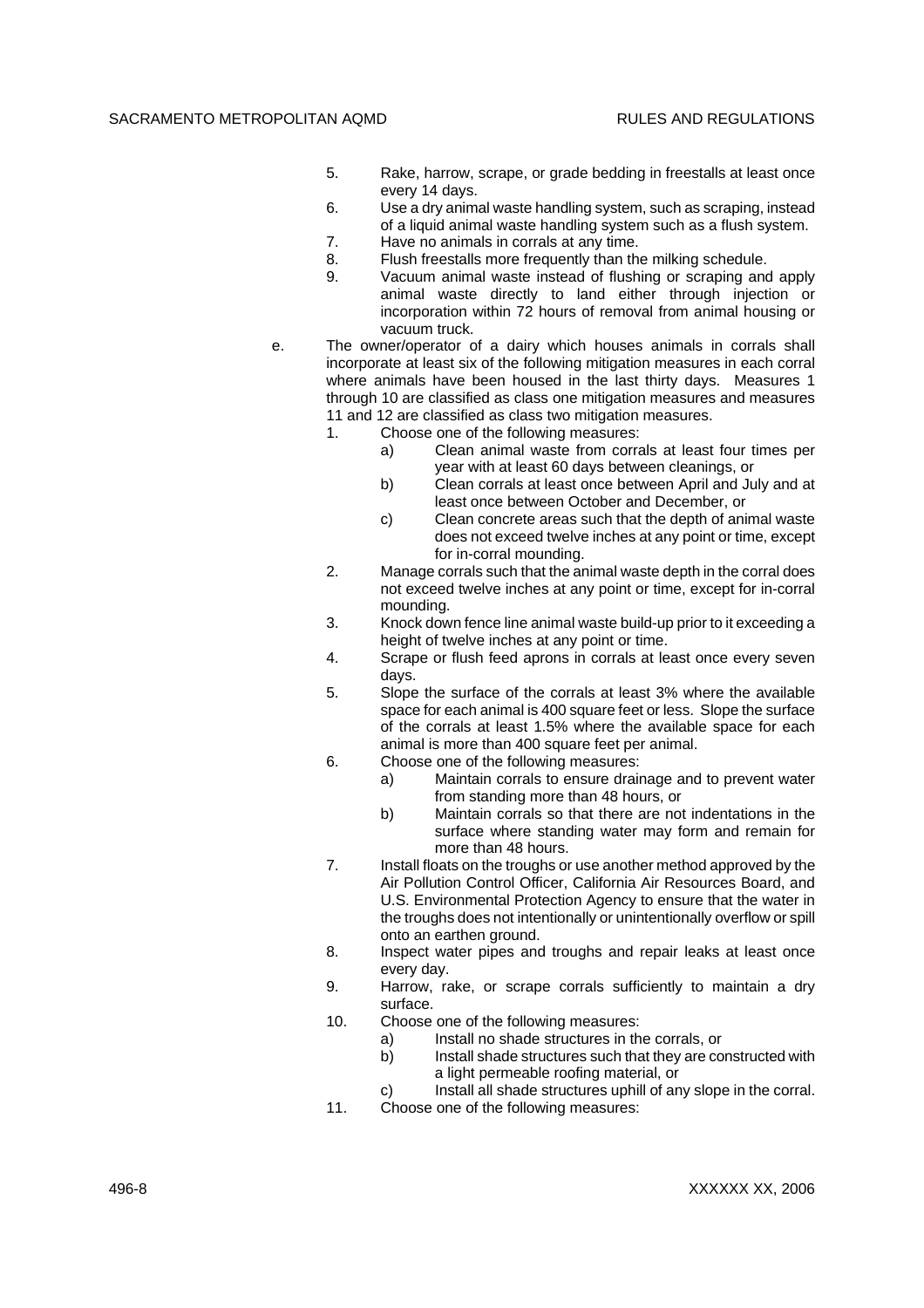- a) Use lime or a similar absorbent material in the corrals according to the manufacturer's recommendations to minimize moisture in the corrals, or
- b) Apply thymol to corral soil in accordance with the manufacturer's recommendation.
- 12. House animals in an enclosure vented to a VOC control device with a combined VOC capture and VOC control efficiency of at least 80%.
- f. The owner/operator of a dairy that handles or stores solid animal waste or separated solids outside the animal housing shall incorporate at least two of the following mitigation measures. Measures 1 through 4 are classified as class one mitigation measures and measures 5 through 7 are classified as class two mitigation measures.
	- 1. Cover any dry animal waste piles outside of the corrals with a waterproof covering from October through May, except for times, not to exceed 24 hours, when wind removes the covering.
	- 2. Cover any dry separated solids outside the corrals with a waterproof covering from October through May, except for times, not to exceed 24 hours, when wind removes the covering.
	- 3. Remove animal waste from the facility within 72 hours of removal from the corrals.
	- 4. Choose one of the following measures:
		- a) Remove separated solids from the facility within 72 hours of separation with a solid separation system, or
		- b) Store no separated solids outside of anaerobic digesters.
	- 5. Compost animal waste removed from corrals with an aerated static pile vented to a VOC control device with an overall VOC capture and VOC control efficiency of at least 80%.
	- 6. Store all removed animal waste in an enclosure vented to a VOC control device with an overall VOC capture and VOC control efficiency of at least 80%.
	- 7. Send at least 51% of the animal waste removed from animal housing to an anaerobic digester, with a VOC control device with an overall VOC capture and VOC control efficiency of at least 80%.
- g. The owner/operator of a dairy that handles animal waste in a liquid form shall incorporate at least one of the following measures. Measures 1 through 4 are classified as class one mitigation measures and measures 5 through 8 are classified as class two mitigation measures.
	- 1. Manage the facility such that there are no lagoons at the facility.
	- 2. Choose one of the following measures:
		- a) Use phototropic lagoons, or
			- b) Use an anaerobic lagoon.
	- 3. Remove solids from the waste system with a solid separator system, prior to the waste entering the lagoon.
	- 4. Maintain lagoon with a pH between 6.5 and 7.5.
	- 5. Choose one of the following measures:
		- a) Use an aerobic lagoon, or
			- b) Use a lagoon that is mechanically aerated.
	- 6. Maintain organic loading in the lagoon such that the total solids is less than 3.5 mg (dry weight)/mL.
	- 7. Use additional non-standard equipment or chemicals on the solid separator system, such as a roller or screw presses or chemical coagulants and flocculants, that increase the percent of solid separation achieved by the separator and is approved by the Air Pollution Control Officer, California Air Resources Board, and U.S. Environmental Protection Agency.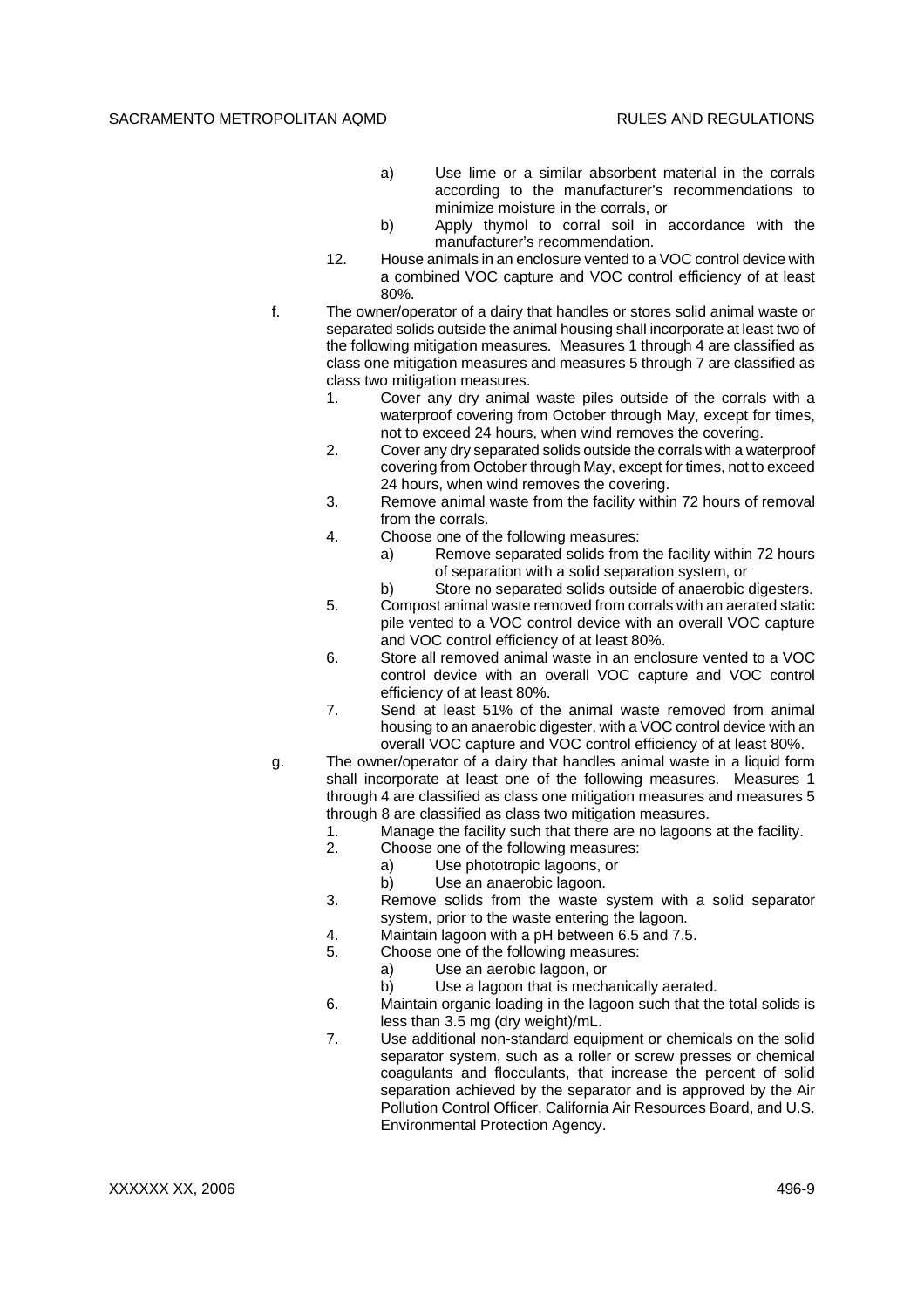- 8. Cover the lagoon or storage pond and vent to a VOC control device with an overall VOC capture and VOC control efficiency of at least 80%.
- h. Owner/operators who land apply dry or liquid animal waste to land on the facility shall incorporate at least two of the following mitigation measures. Measures 1 through 4 are classified as class one mitigation measures.
	- 1. Land incorporate all solid animal waste within 72 hours of removal from animal housing.
	- 2. Only apply solid or liquid animal waste that has been treated with an anaerobic or aerobic lagoon or an anaerobic digester system.
	- 3. Choose one of the following measures:
		- a) Apply and manage the liquid animal waste so it stands in the fields no more than 24 hours after application, or
		- b) Apply no liquid animal waste.
	- 4. Choose one of the following measures:
		- a) Apply no solid animal waste that has a moisture content of more than 50%, or
		- b) Apply no solid animal waste.
- 303.2 **POULTRY RANCHES:** Poultry ranches shall include the following emission mitigation measures, as required in Sections (a) through (d), in the emission mitigation plan:
	- a. The owner/operator shall incorporate at least five of the following feed mitigation measures. Measures 1 through 9 are classified as class one mitigation measures. If any of measures 1 through 5 are being utilized in the emission mitigation plan and the owner/operator is contractually obligated to use proprietary feed, the supplier of that feed must provide a quarterly certification to the owner/operator that the provided feed meets the mitigation measure(s). Additionally, the supplier must provide notice to the owner/operator 90 days before the provided feed ceases to meet the requirements of the mitigation measure. If the supplier fails to notify the owner/operator of such change the supplier will be responsible for any resulting violations.
		- 1. Feed according to National Research Council guidelines specified in "Nutrient Requirements of Poultry: Ninth Revised Edition, 1994," or a more recent edition.
		- 2. Feed animals probiotics designed to improve digestion according to manufacturer recommendations.
		- 3. Feed animals an amino acid supplement diet to meet their nutrient requirements.
		- 4. Feed animals feed additives such as amylase, xylanase, and protease, designed to maximize digestive efficiency according to manufacturer recommendations.
		- 5. Use feed additives designed to reduce feed decomposition or oxidation.
		- 6. Remove spilled feed from animal housing at least once every seven days.
		- 7. Enclose grain in a weatherproof storage structure from October through May.
		- 8. Feed or dispose of feed within 48 hours of grinding and mixing feed.
		- 9. Remove uneaten wet feed from the animal housing within 24 hours of feed becoming wet due to rain.
	- b. The owner/operator shall incorporate four of the following mitigation measures in all animal housing. Measures 1 through 12 are classified as class one mitigation measures and measures 13 through 16 are classified as class two mitigation measures.
		- 1. Remove caked animal waste at least once every 14 days.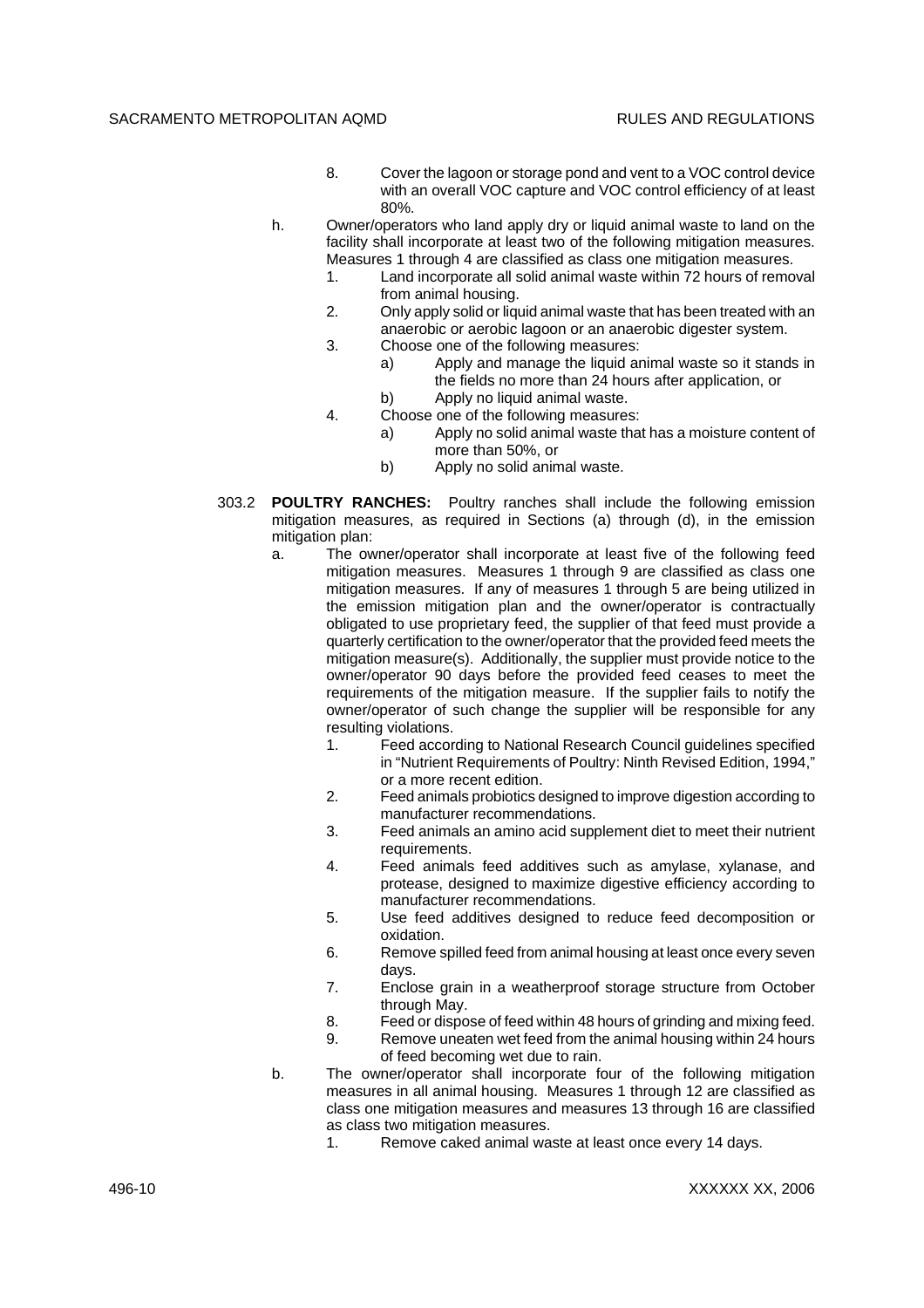- 2. Clean under poultry cages at least once every 14 days.
- 3. Use poultry litter additives designed to reduce air emissions or moisture content in litter, such as aluminum sulfate or sodium bisulfate, according to manufacturer recommendations.
- 4. Use a dry housing cleaning method at all times, except when a wet cleaning method is required for animal health or biosecurity issues.
- 5. Use drinkers that do not have a drip system.
- 6. Adjust the height, volume, and location of drinkers at least once every 14 days.
- 7. Use no foggers in the house.
- 8. Only use fogger systems designed, operated and maintained according to manufacturer recommendations that provide water droplets with an average size of 50 microns or less.
- 9. Slope the floor of the house 3%.
- 10. Install mounds or berms up gradient to prevent the runoff of storm water into pens (only an option for animals allowed to freely move between indoor housing structures and outdoor pens).
- 11. Inspect water pipes and drinkers and repair leaks at least once every day.
- 12. Maintain the roof structure and manage roof runoff in accordance with the applicable standards in the NRCS Field Office Technical Guide Code 558 or other applicable standards approved by the Air Pollution Control Officer, California Air Resources Board, and U.S. Environmental Protection Agency.
- 13. Vent animal housing to a VOC control device with an overall VOC capture and VOC control efficiency of at least 80%.
- 14. Use a belt litter removal system that dries the litter.
- 15. House animals in a tunnel ventilated house with mechanical ventilation.
- 16. Use a litter drying system, such as a flat bed drying system.
- c. The owner/operator of a poultry ranch that handles or stores solid animal waste or separated solids outside the animal housing shall incorporate at least one of the following mitigation measures. Measures 1 through 3 are classified as class one mitigation measures and measures 4 and 5 are classified as class two mitigation measures.
	- 1. Choose one of the following measures:
		- a) Remove all animal waste from facility within 72 hours of removal from animal housing, or
		- b) Send all animal waste to a lagoon within 72 hours of removal from animal housing.
	- 2. Cover animal waste outside the animal housing with a waterproof covering from October through May, except for times, not to exceed 24 hours, when wind removes the covering.
	- 3. Use a solid animal waste handling system in housing, such as stockpiles, solid land application, or a thin bed animal waste drying system, instead of a liquid system such as flushing, animal waste storage ponds, or animal waste treatment lagoons.
	- 4. Send at least 51% of the animal waste removed from site to an anaerobic digester, with a VOC control device with an overall VOC capture and VOC control efficiency of at least 80%.
	- 5. Compost animal waste removed from the animal housing with an aerated static pile vented to a VOC control device with an overall VOC capture and VOC control efficiency of at least 80%.
- d. The owner/operator of a poultry ranch that handles animal waste in a liquid form shall incorporate at least one of the following mitigation measures. Measures 1 through 4 are classified as class one mitigation measures and measures 5 through 8 are classified as class two mitigation measures.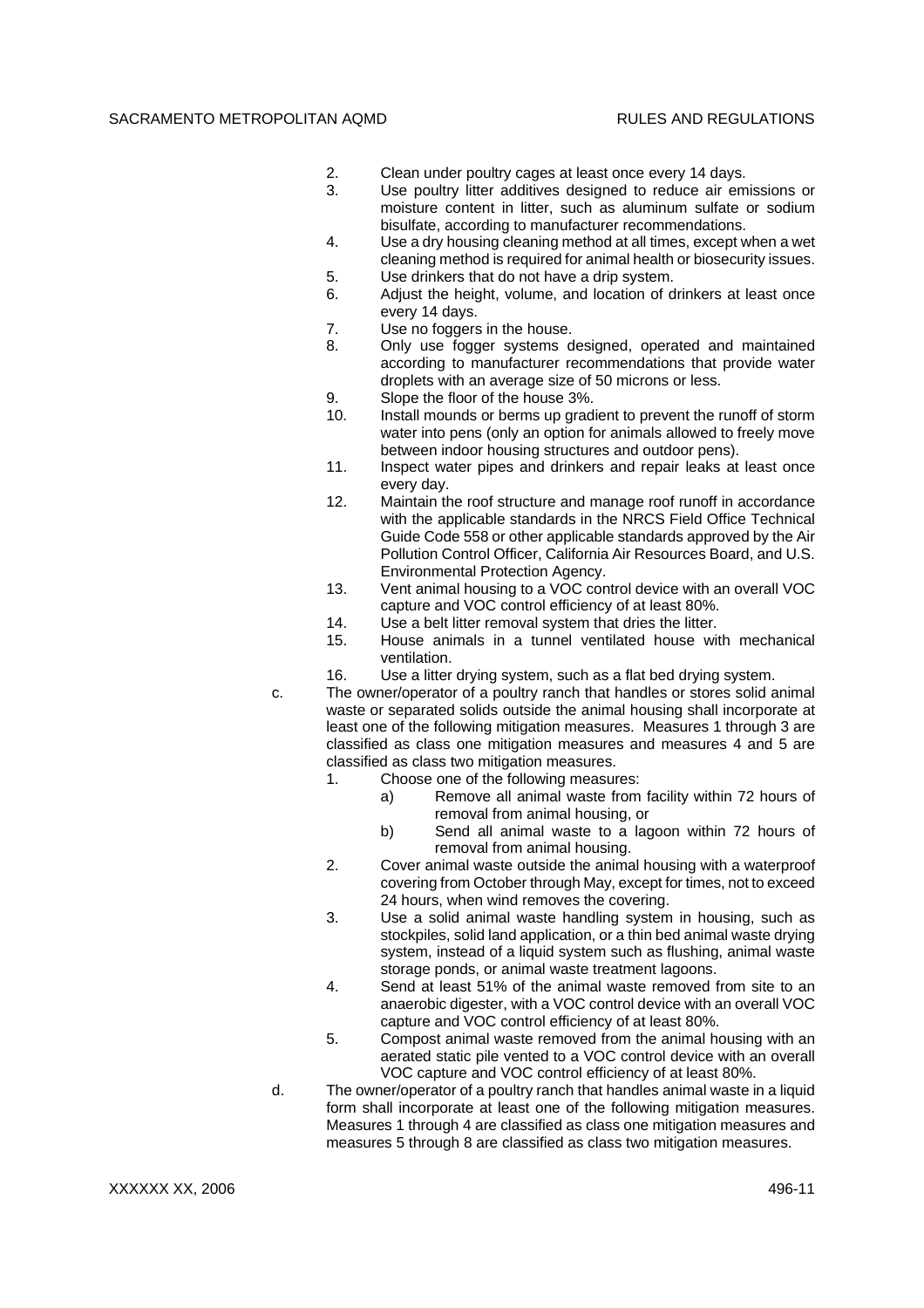- 1. Manage the facility such that there are no lagoons at the facility.
- 2. Choose one of the following measures:
	- a) Use phototropic lagoons, or
		- b) Use an anaerobic lagoon.
- 3. Remove solids from the waste system with a solid separator system, prior to waste entering the lagoon.
- 4. Maintain lagoon pH between 6.5 and 7.5.
- 5. Choose one of the following measures:
	- a) Use an aerobic lagoon, or
		- b) Use a mechanically aerated lagoon.
- 6. Maintain organic loading in the lagoon that is less than 3.5 mg (dry weight)/mL.
- 7. Use additional non-standard equipment or chemicals on the solid separator system, such as roller or screw presses or chemical coagulants and flocculants, that increase the percent of solid separation achieved by the separator and is approved by the Air Pollution Control Officer, California Air Resources Board, and U.S. Environmental Protection Agency.
- 8. Cover the lagoon or storage pond and vent to a VOC control device with an overall VOC capture and VOC control efficiency of at least 80%.
- 303.3 **OTHER CONFINED ANIMAL FACILITIES:** Any other large CAF that is not mentioned in Sections 303.1 or 303.2 shall submit an emission mitigation plan to the District demonstrating BARCT in accordance with Section 302. The emission mitigation plan must achieve equal or greater emission reduction as the minimum percent attained by a facility complying with either Section 303.1 or 303.2. The emission mitigation plan must be approved by the Air Pollution Control Officer, California Air Resources Board, and U.S. Environmental Protection Agency.
- 303.4 **MEASURE SUBSTITUTION:** An owner/operator may substitute a mitigation measure from one of the subsections in Sections 303.1 or 303.2 for another mitigation measure in a different subsection for the same type of CAF, if it can be shown that the substitution results in greater or equal emission reduction than without the substitution. The measure substitution must be approved by the Air Pollution Control Officer, Air Resources Board, and U.S. Environmental Protection Agency.
- 304 **ALTERNATIVE EMISSION MITIGATION PLAN:** An owner/operator may submit an alternative emission mitigation plan in lieu of complying with Sections 303.1 and 303.2 that can achieve equal or greater emission reduction than the minimum amount of reduction that would have been achieved by complying with the applicable section. The alternative emission mitigation plan must be approved by the Air Pollution Control Officer, California Air Resources Board, and U.S. Environmental Protection Agency.

## 305 **OPERATING, MAINTENANCE, AND DESIGN**

- 305.1 **AEROBIC, ANAEROBIC, AND MECHANICALLY AERATED LAGOONS:** Any aerobic, anaerobic, or mechanically aerated lagoon used in the implementation of a mitigation measure shall be designed, constructed, maintained, and operated in accordance with the applicable standards in the NRCS California Field Office Technical Guide Code 359 or other applicable standards approved by the Air Pollution Control Officer, California Air Resources Board, and U.S. Environmental Protection Agency.
- 305.2 **ANAEROBIC DIGESTERS:** Any anaerobic digester used in the implementation of a mitigation measure shall be designed, constructed, maintained, and operated in accordance with the applicable standards in the NRCS California Field Office Technical Guide Code 365 or 366 or other applicable standards approved by the Air Pollution Control Officer, California Air Resources Board, and U.S. Environmental Protection Agency.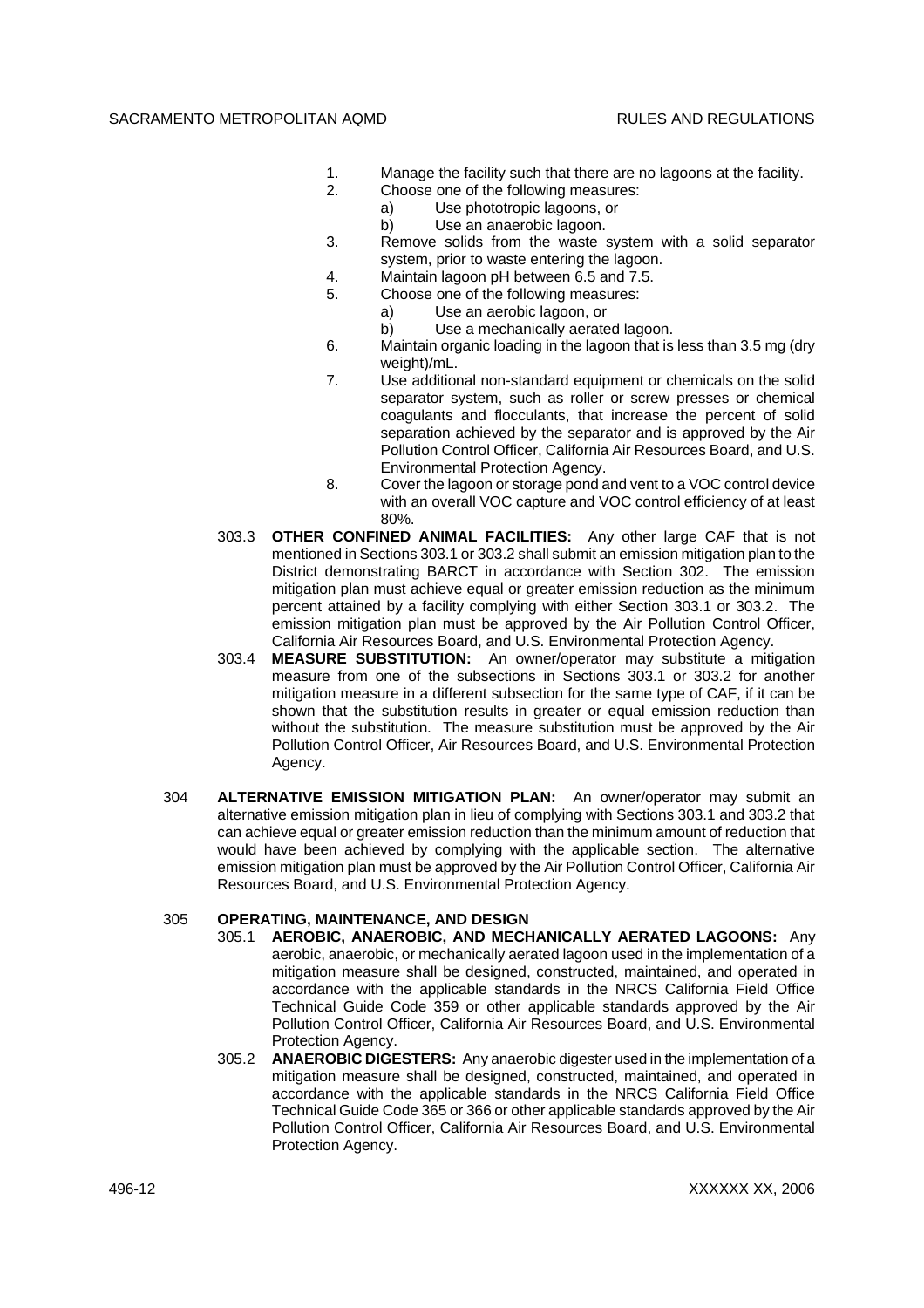- 305.3 **PHOTOTROPIC LAGOONS:** Any phototropic lagoon used in the implementation of a mitigation measure must be designed, constructed, maintained, and operated in accordance with the applicable standards in the most recent NRCS code or guidelines or other applicable standards approved by the Air Pollution Control Officer, California Air Resources Board, and U.S. Environmental Protection Agency.
- 305.4 **SOLID SEPARATOR SYSTEMS:** Any solid separator system used in the implementation of a mitigation measure shall be designed, constructed, operated, and maintained in accordance with the NRCS California Field Office Technical Guide Code 632 or other applicable standards approved by the Air Pollution Control Officer, California Air Resources Board, and U.S. Environmental Protection Agency.
- 305.5 **WEATHERPROOF COVERINGS/STORAGE STRUCTURES:** Any weatherproof covering or storage structure used in the implementation of a mitigation measure shall be maintained according to manufacturer recommendations and adhere to applicable standards in NRCS California Field Office Technical Guide Code 313 or other applicable standards approved by the Air Pollution Control Officer, California Air Resources Board, and U.S. Environmental Protection Agency.
- 305.6 **VOC CONTROL DEVICES:** Any VOC control device used in the implementation of a mitigation measure shall be operated and maintained according to the manufacturer's specifications.

## **400 ADMINISTRATIVE REQUIREMENTS**

- 401 **PERMIT APPLICATION:** The owner/operator of a large CAF shall submit to the Air Pollution Control Officer, pursuant to Rule 215, AGRICULTURAL PERMIT REQUIREMENTS AND NEW AGRICULTURAL PERMIT REVIEW, an application for a permit by (180 days after rule adoption date), which in addition shall include the following:
	- 401.1 The average number of animals in the large CAF, for the previous 12 month period, in each of the following categories: milk-producing dairy cows, beef cattle, calves, heifers, other cattle, turkeys, laying hens, chickens other than laying hens, swine, sheep, lambs, goats, horses, ducks, or rabbits, or other animals.
	- 401.2 The maximum number of animals in the large CAF, for any given day in the previous 12 month period, in each of the following categories: milk-producing dairy cows, beef cattle, calves, heifers, other cattle, turkeys, laying hens, chickens other than laying hens, swine, sheep, lambs, goats, horses, ducks, or rabbits, or other animals.
	- 401.3 An emission mitigation plan that identifies the mitigation measures selected to meet the requirements of Section 302, 303, and 304.
- 402 **IMPLEMENTATION SCHEDULE:** Upon approval of the permit, the owner/operator of the large CAF shall implement the emission mitigation plan according to a schedule outlined by the Air Pollution Control Officer, and shall complete implementation of the emission mitigation plan within one year.

## 403 **EMISSION MITIGATION PLAN UPDATE:**

- 403.1 **UPDATE:** The owner/operator of a large CAF shall submit an emission mitigation plan update 27 months after the approval of the permit. Subsequent updates will be submitted 27 months after the approval of the previous update or a permit modification.
	- a. The emission mitigation plan update shall include:
		- 1. information showing complete compliance with the permit,
		- 2. animal inventories as defined in Sections 401.1 and 401.2,
		- 3. proposed changes to the emission mitigation plan, and,
		- 4. additional measures to meet the requirements of Section 302, if required.
	- b. The Air Pollution Control Officer shall determine whether the update is complete no later than 30 days after receipt of the update or after such time as agreed in writing. Completeness shall also be determined based on a payment of a fee pursuant to Rule 310, PERMIT FEES – AGRICULTURAL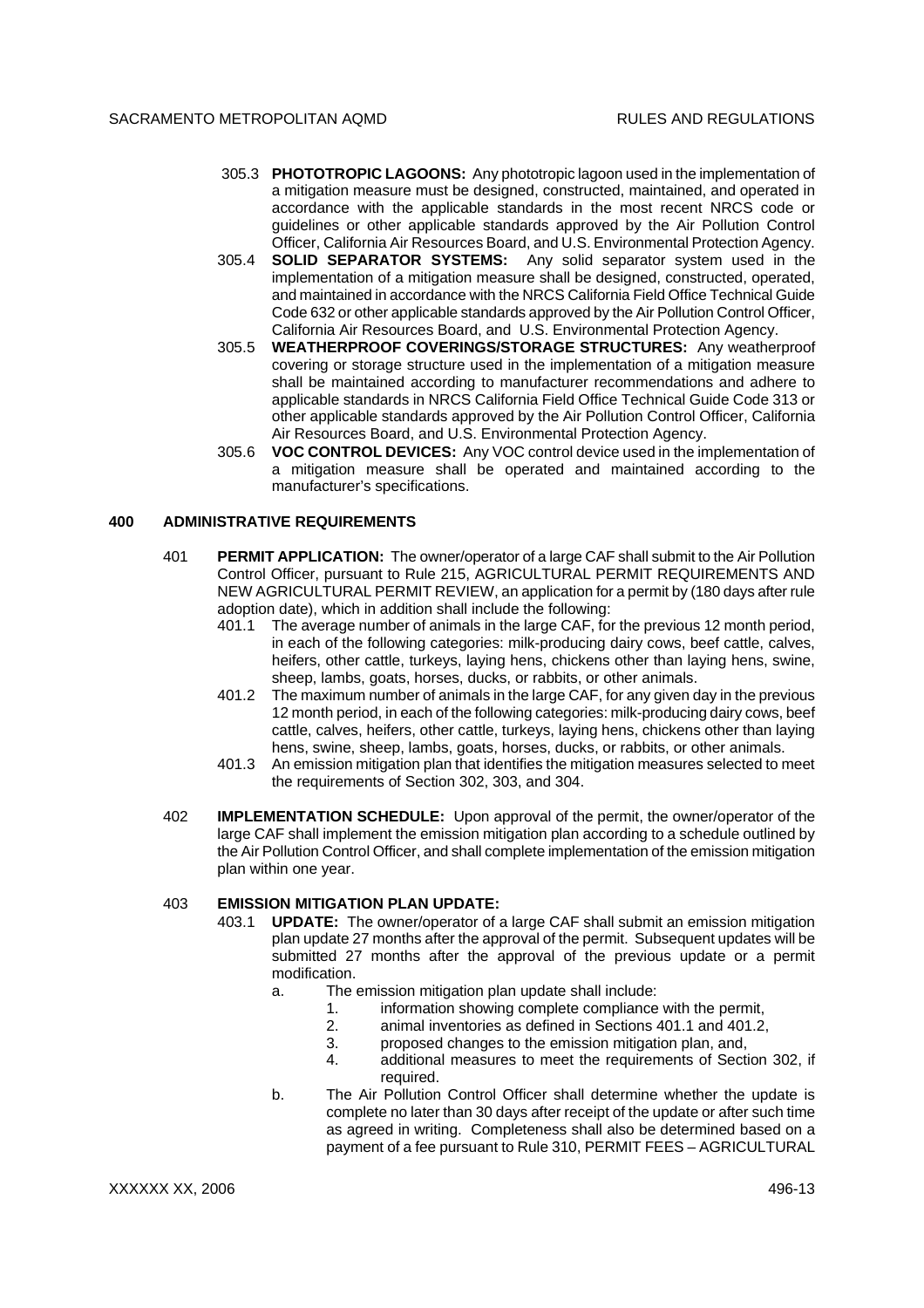SOURCE, Section 312. If the Air Pollution Control Officer determines that the update is not complete, the owner/operator shall be notified in writing of the decision specifying the information required. The Air Pollution Control Officer may, during the processing of the update, request an owner/operator to clarify, amplify, correct, or otherwise supplement the information submitted in the update.

- c. Upon receipt of any re-submittal of the update pursuant to Section 403.1.b, a new 30-day period to determine completeness shall begin.
- d. If the Air Pollution Control Officer determines the application is still incomplete, the applicant may appeal this decision to the Sacramento Metropolitan Air Quality Management District Board of Directors.
- e. In the event that a written determination of incompleteness is not made within 30 days of the filing of the application, or within 30 days of providing further information as required by Section 403.1, the update shall be deemed complete.
- 403.2 **APPROVAL:** Following the acceptance of the update as complete, the Air Pollution Control Officer shall perform evaluations to determine compliance of the facility with the current BARCT.
	- a. If the update proposes changes to the mitigation measures, or if the Air Pollution Control Officer determines that changes to the mitigation measures will be required the owner/operator will be required to:
		- 1. submit an application for a permit modification pursuant to Rule 215, AGRICULTURAL PERMIT REQUIREMENTS AND NEW AGRICULTURAL PERMIT REVIEW; and
		- 2. show that the changes meet the requirements of Section 302 and that the new emission mitigation plan will not result in less emission reduction than the previous emission mitigation plan.
	- b. If no changes to the permit are required the Air Pollution Control Officer will take final action on the update no later than 90 days after acceptance of the update as complete or after such longer time as both the owner/operator and the Air Pollution Control Officer have agreed in writing.
	- c. The Air Pollution Control Officer shall consider all written comments prior to taking final action on the update.
- 403.3 **PUBLIC NOTIFICATION:** The Air Pollution Control Officer shall make available for public inspection at the District's office the information submitted by the owner/operator of the large CAF. Notice of the intent to approve shall be published in at least one newspaper of general circulation in the District and shall note how pertinent information can be obtained, and inviting written public comment for a 30 day period following the date of publication. All such information shall be transmitted to the California Air Resources Board and to any party which requests such information. Information that contains trade secrets shall be handled in accordance with Section 6254.7 of the California Government Code and relevant sections of the California Administrative Code.
- 403.4 **FINAL PUBLIC NOTIFICATION:** The Air Pollution Control Officer shall provide written notice of the final action taken on updates subject to the Public Notification requirement of Section 403.3 to the owner/operator of the large CAF, the California Air Resources Board and to any person who submitted written comments pursuant to Section 403.3. A notice shall be published in at least one newspaper of general circulation in the District and shall note how pertinent information can be obtained.
- 403.5 **DENIAL:** In the event of denial of the emission mitigation plan update, the Air Pollution Control Officer shall notify the owner/operator of the large CAF in writing of the reasons therefore. Service of this notification may be made in person or by mail, and such service may be provided by the written acknowledgement of the persons served or affidavit of the person making the service.
- 403.6 **APPEALS:** Within thirty days after notice, by the Air Pollution Control Officer, of denial of an emission mitigation plan update the owner/operator or any other aggrieved person who participated in the update process may petition the Hearing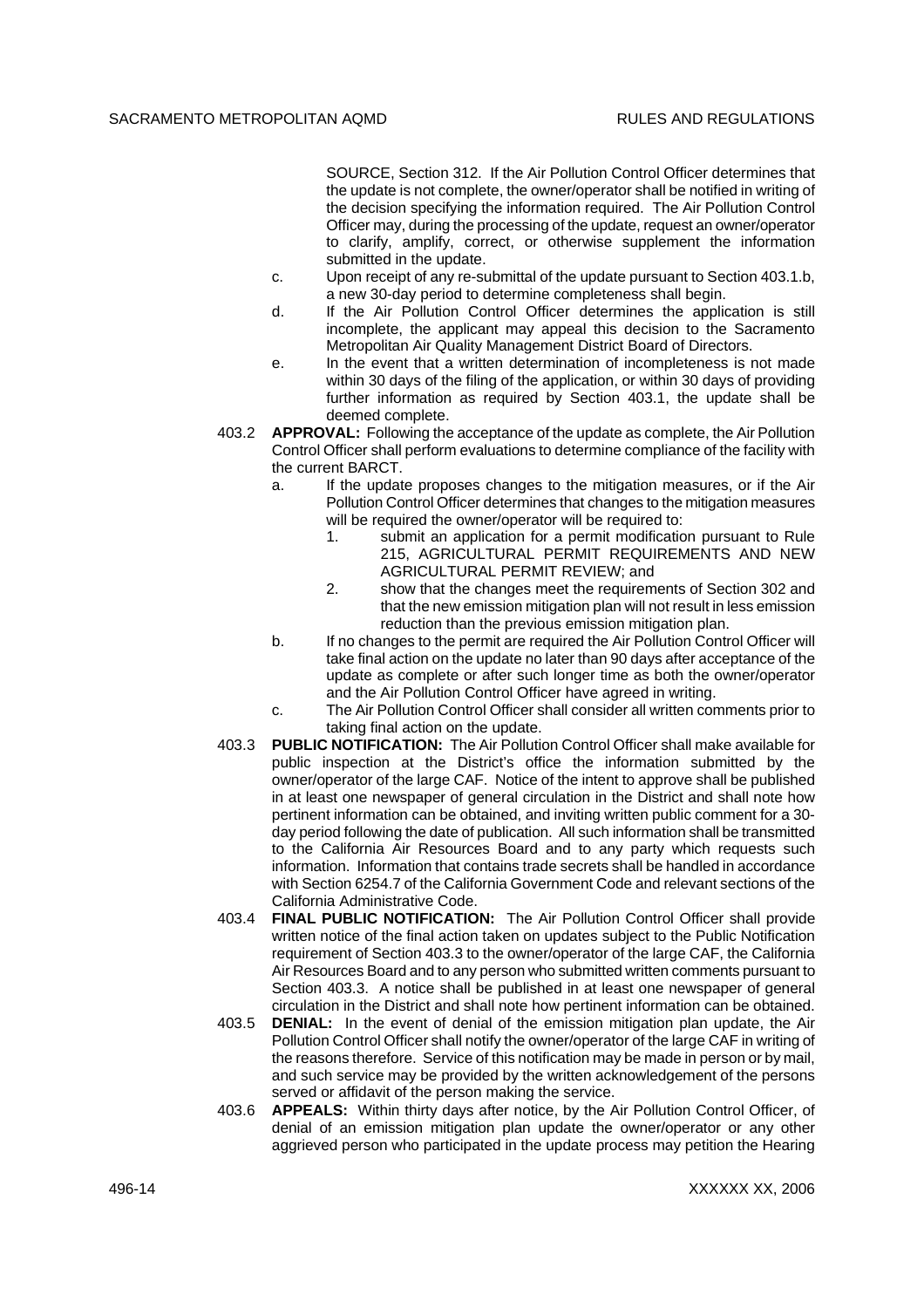Board, in writing, for an order modifying or reversing that decision. The Hearing Board, after notice and a public hearing held within thirty days after filing the petition, may sustain or reverse the action of the Air Pollution Control Officer; such order may be subject to specified conditions.

#### 404 **CALCULATION FOR DETERMINING PERCENT OF ANIMAL WASTE OR SEPARATED SOLIDS BEING SENT TO AN ANAEROBIC DIGESTER:**

404.1 **DAIRIES:** The percent of animal waste or separated solids being sent to the anaerobic digester on a dairy will be determined by the following equation:

$$
\%W = \frac{M}{150 \times N_M + 83 \times N_D + 33.5 \times N_H + 13.5 \times N_C} \times 100
$$

| Where: %W |         | percent of animal waste or separated solids                                                  |
|-----------|---------|----------------------------------------------------------------------------------------------|
|           | м       | being sent to the digester on a daily basis.<br>the rate of animal waste or separated solids |
|           |         | being sent to the digester, in Ib/day                                                        |
|           | $N_{M}$ | the number of milk-producing cows at the dairy                                               |
|           | $N_D$   | the number of dry cows at the dairy                                                          |
|           | $N_{H}$ | the number of heifers at the dairy                                                           |
|           | $N_{C}$ | the number of calves at the dairy                                                            |
|           |         |                                                                                              |

404.2 **POULTRY RANCHES:** The percent of animal waste or separated solids being sent to the anaerobic digester on a poultry ranch will be determined by the following equation:

$$
\%W = \frac{M}{M_T} \times 100
$$

| Where: %W |            | $\overline{\phantom{0}}$ | percent of animal waste or separated solids<br>being sent to the digester<br>the rate of animal waste or separated solids<br>being sent to the digester, in Ib per house<br>cleaning |
|-----------|------------|--------------------------|--------------------------------------------------------------------------------------------------------------------------------------------------------------------------------------|
|           | м          |                          |                                                                                                                                                                                      |
|           | $M_{\tau}$ |                          | the total amount of animal waste or separated<br>solids produced at the poultry ranch, in lb per<br>house cleaning                                                                   |

## **500 MONITORING AND RECORDS**

- 501 **MONITORING AND RECORDKEEPING:** The following records will be kept on site for a minimum of five years and shall be made available when requested by the Air Pollution Control Officer. All records must be sufficient to demonstrate compliance with the permit. 501.1 **GENERAL**
	- a. **ANIMAL COUNT:** The owner/operator must keep a record of the total number of animals in each of the following categories, upon approval of the permit: milk-producing dairy cows, heifers, calves, beef cattle, other cattle, laying hens, chickens other than laying hens, turkeys, swine, sheep, lambs, goats, horses, ducks, rabbits, or other animal. The record shall be updated, once per day, if needed, to reflect any change in the total animal count including when animals are bought, sold, born, die, or are transferred from the CAF for any other reason.
	- b. **MANUFACTURERS INFORMATION:** The owner/operator must keep any information provided by the manufacturer regarding the operation or implementation of a product used in an emission mitigation measure.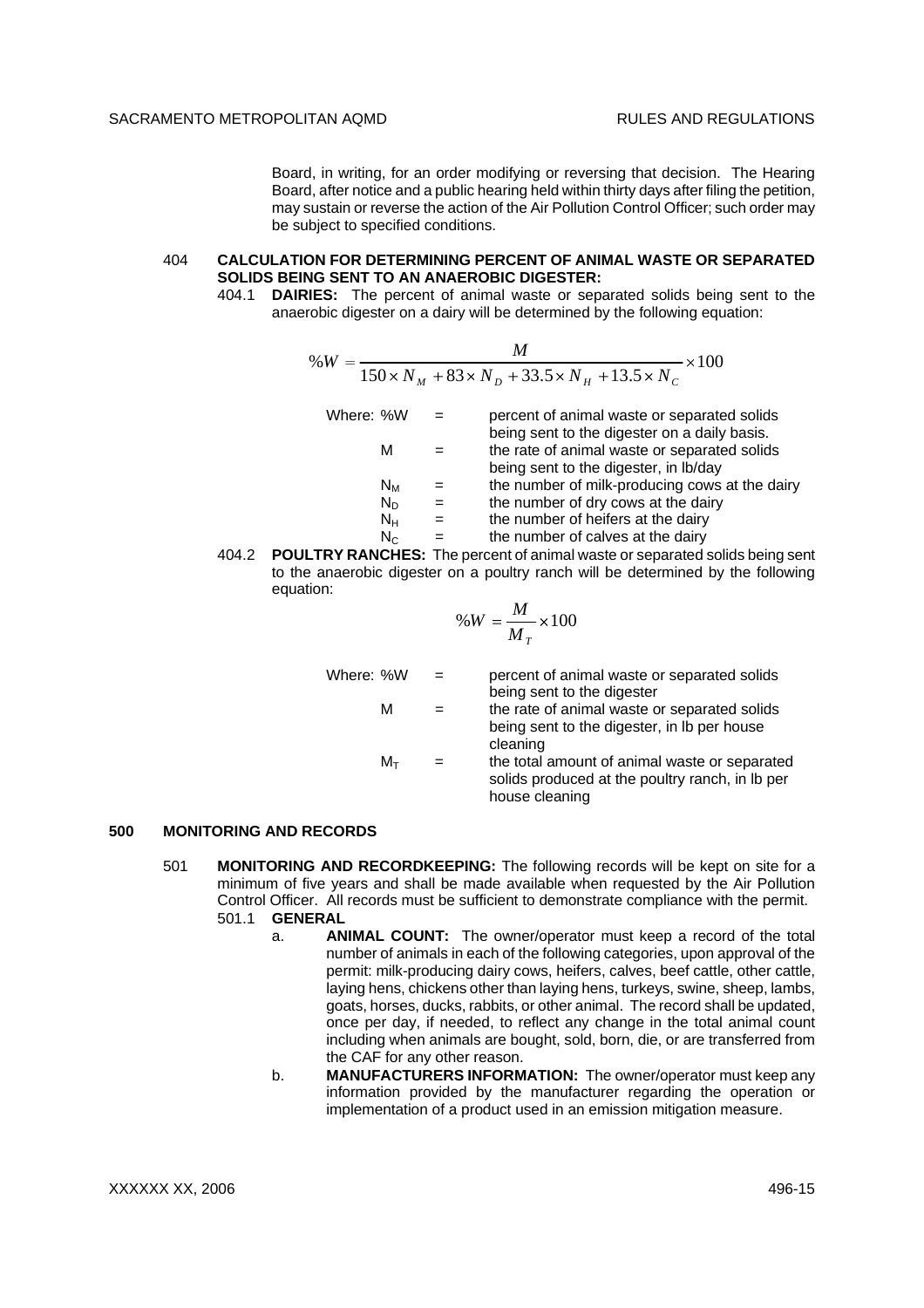- c. **DESIGN SPECIFICATIONS:** The owner/operator must keep any design specifications related to anything built or created specifically for the facility in order to implement an emission mitigation measure.
- d. **TEST RECORDS:** All records of any monitoring or testing must be kept on site.
- e. **ADDITIONAL MONITORING:** An owner/operator shall test any other parameters determined necessary by the Air Pollution Control Officer to demonstrate compliance with rule requirements as frequently as determined necessary.
- f. **ADDITIONAL INFORMATION:** The owner/operator must keep any additional supporting information, determined by the Air Pollution Control Officer, necessary to confirm the implementation of the emission mitigation plan.
- 501.2 **MULTIPLE CATEGORIES**
	- a. **PERIODICALLY PERFORMED MEASURES:** Any owner/operator who implements a mitigation measure that requires periodic actions, as in Sections 303.1(a)(3), 303.1(a)(4), 303.1(d)(1), 303.1(d)(4), 303.1(d)(5), 303.1(d)(8), 303.1(e)(1)(a or b), 303.1(e)(4), 303.2(a)(5), 303.2(b)(1), 303.2(b)(2), and 303.2(b)(6), must keep a log of when those actions were performed.
	- b. **VOC CONTROL DEVICES:** Any owner/operator who is using a VOC control device as part of a mitigation measure, as in Sections 303.1(b)(3)(a or b),  $303.1(c)(2)$ ,  $303.1(e)(12)$ ,  $303.1(f)(5)$ ,  $303.1(f)(6)$ ,  $303.1(f)(7)$ ,  $303.1(g)(8)$ ,  $303.2(b)(13)$ ,  $303.2(c)(4)$ ,  $303.2(c)(5)$ , and  $303.2(d)(8)$ , shall conduct an initial source test of all VOC control devices not later than twelve months after the date of installation, and at least once every twelve months thereafter. All test records will be kept on site.
	- c. **ANAEROBIC DIGESTERS:** Any owner/operator who implements a mitigation measure related to using an anaerobic digester, as in Sections 303.1(f)(4)(b), 303.1(f)(7), 303.1(h)(2), and 303.2(c)(4), shall keep records of the pounds of solid animal waste and separated solids being sent to the digester. Additionally, records will be kept to show the digester meets the specifications listed in the NRCS California Field Office Technical Guide Code 365 or 366 or other applicable standards approved by the Air Pollution Control Officer, California Air Resources Board, and U.S. Environmental Protection Agency.

#### 501.3 **FEED AND SILAGE**

- a. **FEED CONTENT:** Any owner/operator who implements a mitigation measure related to feed content, as in Sections 303.1(a)(1), 303.1(a)(2), 303.1(b)(3)(c), 303.2(a)(1) through 303.2(a)(4), and 303.2(a)(8), shall keep:
	- 1. records of feed content, formulation, supplements and/or quantity of feed additive utilized, as applicable; or
	- 2. if the owner/operator is contractually obligated to use proprietary feed, then the quarterly certifications as required in Section 303.2(a) shall be kept on site and the supplier will make all records of feed content, formulation, supplements and/or quantity of additive utilized, as applicable, available upon request by the Air Pollution Control Officer.
- b. **FEED PROCESSING:** Any owner/operator who implements a mitigation measure related to feed processing, as in Sections 303.1(a)(6) and 303.2(a)(7), must keep a log of when feed is processed and when that processed feed is either fed to the animals or disposed.
- c. **UNEATEN WET FEED:** Any owner/operator who implements a mitigation measure related to removing wet feed, as in Sections 303.1(a)(5) and 303.2(a)(9), must record when any wet feed was removed.
- d. **SILAGE LEACHATE:** Any owner/operator who implements a mitigation measure related to collecting silage leachate, as in Section 303.1(b)(2), and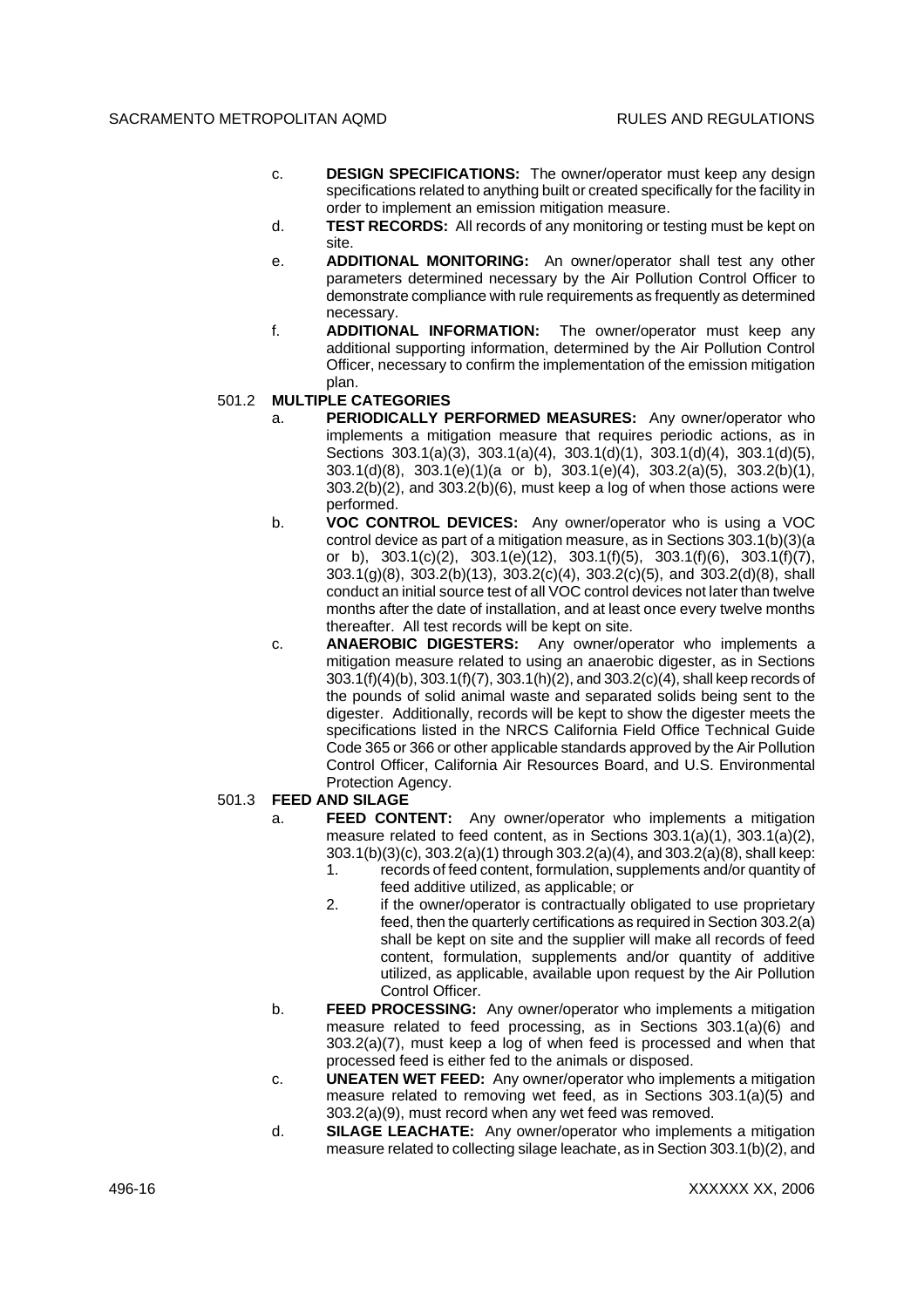is actively collecting the leachate must keep a log of the date and the manner in which the leachate was collected.

## 501.4 **ANIMAL HOUSING**

- a. **CORRAL USAGE:** Any owner/operator who houses animals in corrals must keep a record of when a corral stops being used for animal housing.
- b. **LEAK INSPECTION AND REPAIR:** Any owner/operator who implements a mitigation measure related to water leak inspection and repair, as in Sections 303.1(d)(2), 303.1(e)(8), and 303.2(b)(11), shall keep a log of when inspections took place and a description of any repairs that took place.
- c. **ANIMAL WASTE DEPTH:** Any owner/operator who implements a mitigation measure related to animal waste depth, as in Sections 303.1(e)(1)(c), 303.1(e)(2), and 303.1(e)(3), must record when the animal waste is cleaned from the area.
- d. **LIME, THYMOL, OR OTHER ABSORBENT MATERIAL:** Any owner/operator who implements a mitigation measure related to the application of lime, thymol, or some other absorbent material, as in Section 303.1(e)(11), shall keep records of amount, date and location of where material was applied.
- e. **POULTRY LITTER ADDITIVES:** Any owner/operator who implements a mitigation measure related to poultry litter additives, as in Section 303.2(b)(3), must record the date and location of where the additive was applied and the quantity of additive applied.
- f. **ROOF MAINTENANCE AND RUNOFF:** Any owner/operator implementing a mitigation measure related to roof maintenance and runoff, as in Section 303.2(b)(12), must keep all information showing compliance with the standards in the NRCS Field Office Technical Guide Code 558 or other applicable standards approved by the Air Pollution Control Officer, California Air Resources Board, and U.S. Environmental Protection Agency.

# 501.5 **SOLID ANIMAL WASTE AND SEPARATED SOLIDS**

a. **ANIMAL WASTE OR SEPARATED SOLIDS REMOVAL:** Any owner/operator who implements a mitigation measure related to removal of animal waste or separated solids from the facility, as in Sections 303.1(f)(3),  $303.1(f)(4)(a)$ , and  $303.2(c)(1)(a)$ , or if poultry animal waste is being sent to a lagoon, as in Section 303.2(c)(1)(b), must record when the animal waste or separated solids were removed from the animal housing or the solids separator, when they were removed from the facility or sent to the lagoon, and the amount removed.

## 501.6 **LIQUID ANIMAL WASTE**

- a. **PHOTOTROPIC LAGOONS:** Any owner/operator who is using a phototropic lagoon as a mitigation measure, as in Sections 303.1(g)(2)(a) or 303.2(d)(2)(a), shall test and record the lagoon for bacteria concentration, bacteriochlorophyll *a* concentration, or a surrogate parameter according to the most recent NRCS guidelines no later than twelve months after issuance of the permit and at least once every twelve months thereafter.
- b. **AEROBIC LAGOONS:** Any owner/operator who is using an aerobic lagoon as a mitigation measure, as in Sections 303.1(g)(5)(a), 303.1(h)(2) and 303.2(d)(5)(a), shall test and record the lagoon for dissolved oxygen content no later than twelve months after the date of issuance of the permit, and at least once every three months thereafter. All information must be kept showing compliance with the standards in the NRCS California Field Office Technical Guide Code 359 or other applicable standards approved by the Air Pollution Control Officer, California Air Resources Board, and U.S. Environmental Protection Agency.
- c. **ANAEROBIC LAGOONS:** Any owner/operator who is using an anaerobic lagoon as a mitigation measure, as in Sections  $303.1(q)(2)(b)$ ,  $303.1(h)(2)$ and 303.2(d)(2)(b), shall keep all information showing compliance with the standards in the NRCS California Field Office Technical Guide Code 359 or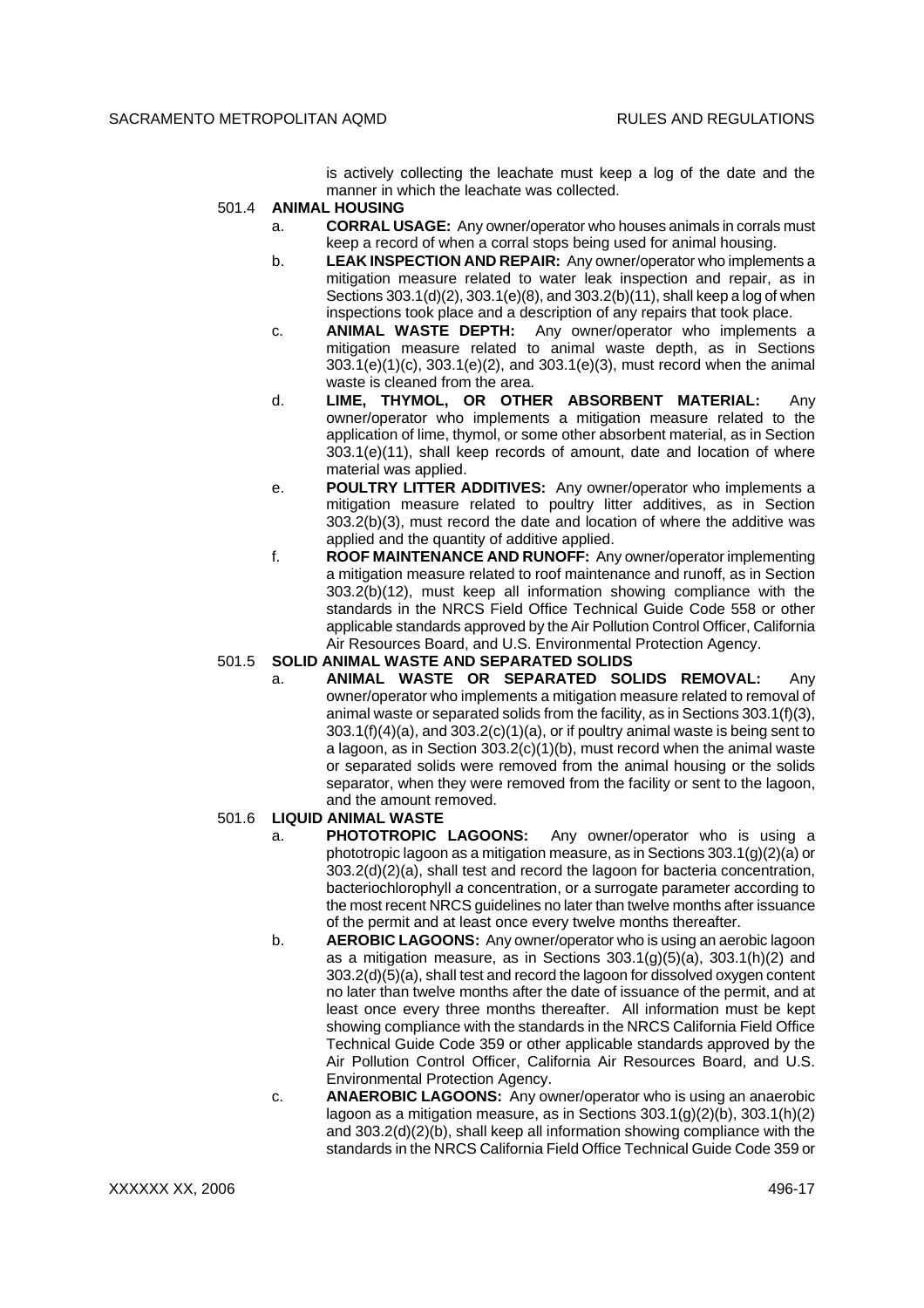other applicable standards approved by the Air Pollution Control Officer, California Air Resources Board, and U.S. Environmental Protection Agency.

- d. **SOLID SEPARATORS:** Any owner/operator who implements a mitigation measure related to using a solid separator, as in Sections 303.1(g)(3) and 303.2(d)(3), must keep all information showing compliance with the standards set forth in the NRCS California Field Office Technical Guide Code 632 or other applicable standards approved by the Air Pollution Control Officer, California Air Resources Board, and U.S. Environmental Protection Agency.
- e. **MECHANICALLY AERATED LAGOONS:** Any owner/operator who is using a mechanically aerated lagoon as a mitigation measure, as in Sections  $303.1(g)(5)(b)$  and  $303.2(g)(5)(b)$ , shall test and record the lagoon for biological oxygen demand within twelve months after the date of issuance of the permit and at least once every twelve months thereafter. All information must be kept showing compliance with the standards in the NRCS California Field Office Technical Guide Code 359 or other applicable standards approved by the Air Pollution Control Officer, California Air Resources Board, and U.S. Environmental Protection Agency.
- f. **LAGOON PH:** Any owner/operator who is controlling the pH of their lagoon as a mitigation measure, as in Sections 303.1(g)(4) and 303.2(d)(4), shall test and record the lagoon for pH no later than twelve months after issuance of the permit and at least once every three months thereafter.
- g. **ORGANIC LOADING:** Any owner/operator who is controlling the organic loading of their lagoon as a mitigation measure, as in Sections 303.1(g)(6) and 303.2(d)(6), shall test and record the organic content of the lagoon no later than twelve months after issuance of the permit and at least once every three months thereafter.

#### 501.7 **LAND APPLICATION**

- a. **ANIMAL WASTE LAND APPLICATION:** Any owner/operator who implements a mitigation measure related to animal waste land application, as in Sections 303.1(d)(9), 303.1(h)(1), 303.1(h)(2), and 303.1(h)(3)(a), shall keep records of the date, location, and quantity of animal waste that is applied to the land. In addition, if implementing the mitigation measures in Sections 303.1(d)(9) or 303.1(h)(1), a record of when solid animal waste is removed from animal housing shall be kept.
- 502 **TEST METHODS:** The following test methods shall be used to determine compliance with applicable emission mitigation measures:
	- 502.1 **BIOLOGICAL OXYGEN DEMAND:** The biological oxygen demand shall be determined by U.S. Environmental Protection Agency Method 405.1.
	- 502.2 **DISSOLVED OXYGEN:** The dissolved oxygen content shall be determined by U.S. Environmental Protection Agency Method 360.1 or 360.2.
	- 502.3 **PH:** The pH shall be determined by U.S. Environmental Protection Agency Method 150.1 or ASTM method D4980-89.
	- 502.4 **MOISTURE CONTENT:** The moisture content shall be determined by the difference from the percent residue using U.S. Environmental Protection Agency Method 160.3.
	- 502.5 **ORGANIC LOADING:** The organic loading rate shall be determined by the Standard Methods of the Examination of Water and Wastewater Method 2540 G – Solids.
	- 502.6 **PHOTOTROPIC LAGOONS:** Phototropic lagoons will be tested according to the most recent NRCS guidelines.
	- 502.7 **VOLATILE ORGANIC COMPOUNDS:** Volatile organic compound emissions shall be determined using U.S. Environmental Protection Agency Test Method 25 or 25A. If U.S. Environmental Protection Agency Test Method 25A is used, U.S. Environmental Protection Agency Test Method 18 shall be used to determine methane content.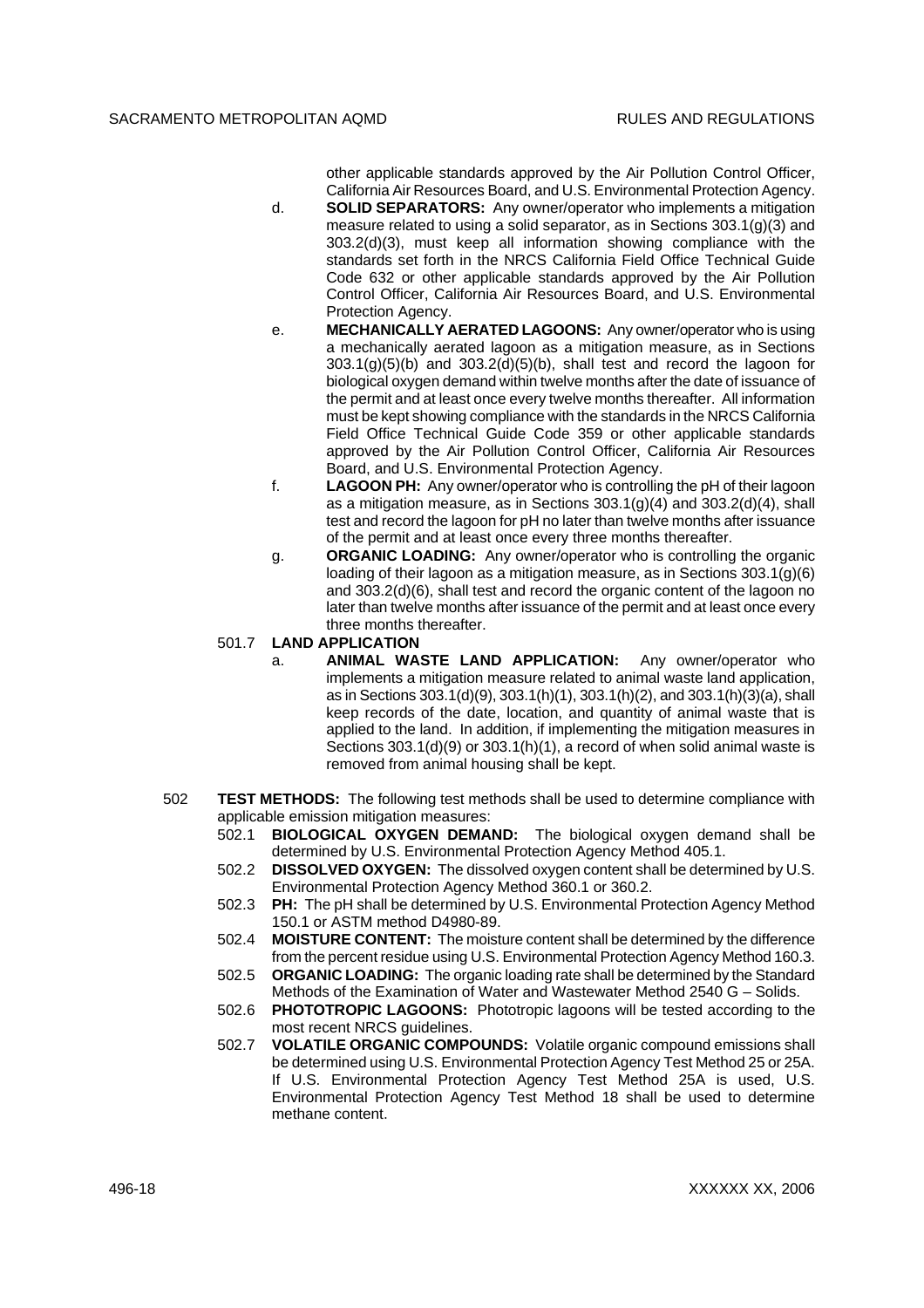- 502.8 **TRAVERSE POINTS AND FLOW RATES:** Traverse points and flow rates for source tests and traverses shall be determined by U.S. Environmental Protection Agency Methods 1 or 1A and 2 or 2C, as applicable.
- 502.9 **DETERMINATION OF CAPTURE EFFICIENCY:** Efficiency of the collection system shall be determined in accordance with U.S. EPA "Guidelines for Determining Capture Efficiency, January 9, 1995". Individual collection efficiency test runs subject to the U.S. EPA technical guidelines shall be determined by:
	- a. Applicable U.S. EPA methods 204, 204A, 204B, 204C, 204E, and/or 204F; or
	- b. The South Coast Air Quality Management District "Protocol for Determination of Volatile Organic Compound (VOC) Capture Efficiency"; or
	- c. Any other method approved by the U.S. EPA, the California Air Resources Board, and the Air Pollution Control Officer.